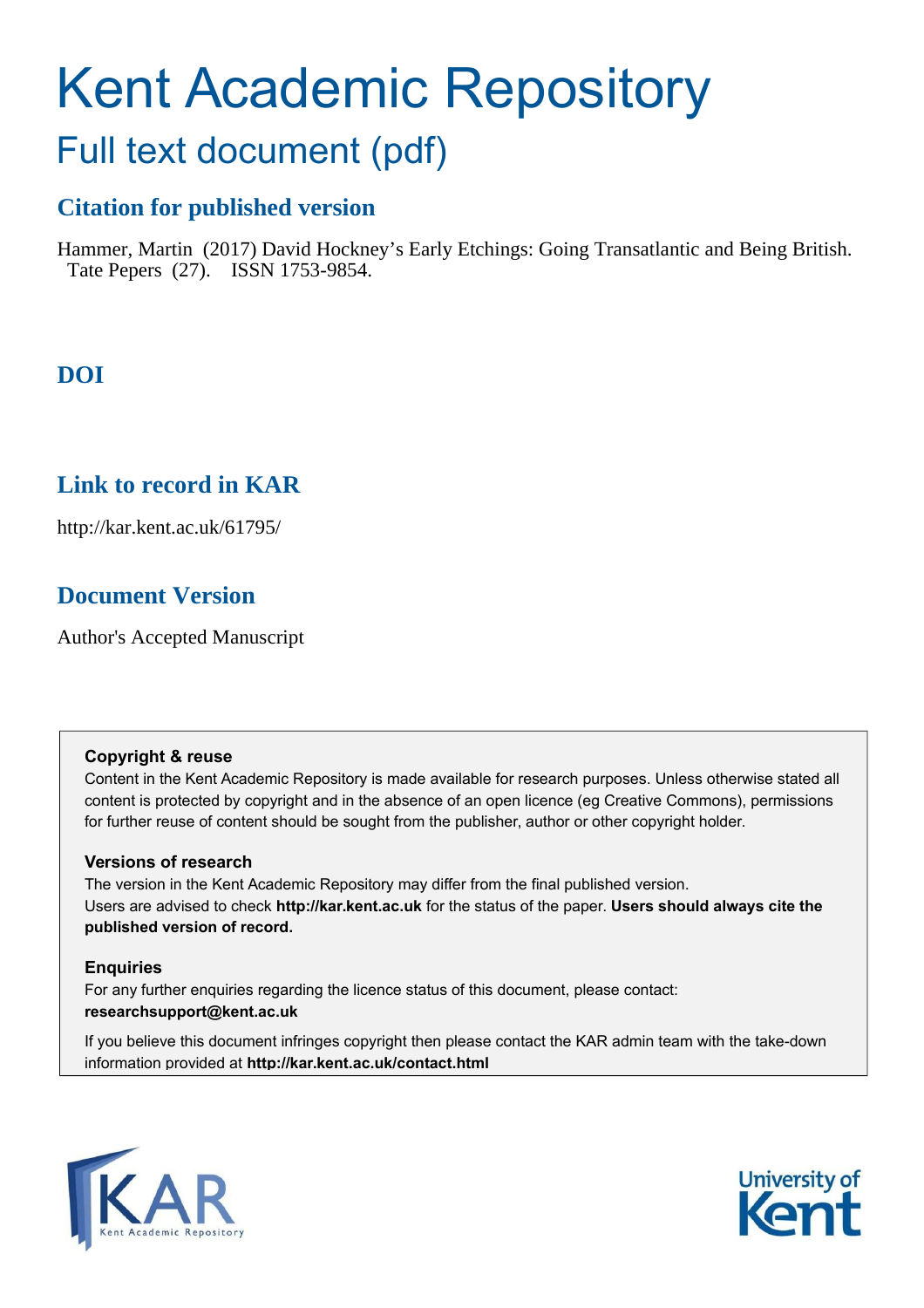#### **David Hockney's early etchings: going transatlantic and being British**

#### **Martin Hammer**

#### Standpoint:

This article examines David Hockney's early autobiographical prints, *My Bonnie Lies over the Ocean* (1961) and the series *A Rake's Progress* (1961-3), in relation to current developments in American art and literature, the artist's affinities with his British modernist contemporaries and predecessors, and other aspects of his emerging sense of artistic and sexual identity.

#### Key words:

David Hockney, printmaking, Britishness, transatlanticism, narrative, Pop Art

David Hockney's *A Rake's Progress* was published and exhibited in late 1963, little over a year after his graduation from the Royal College of Art. 1 The sixteen etchings projected a singular artistic persona; witty, charming, youthful, frankly homosexual, and possessed of technical virtuosity and inventiveness allied to a knowing immersion in tradition made explicit in the allusion to William Hogarth's graphic cycle of the same title. However, the appeal of *A Rake's Progress* resided not merely in Hockney's precocious assurance, but also in his chosen subject-matter of the artist's adventures in New York City. In that sense, the work spoke to an infatuation with all things American then pervasive in British culture and society.<sup>2</sup> The writer Malcolm Bradbury remarked of the years on either side of 1960 that 'it was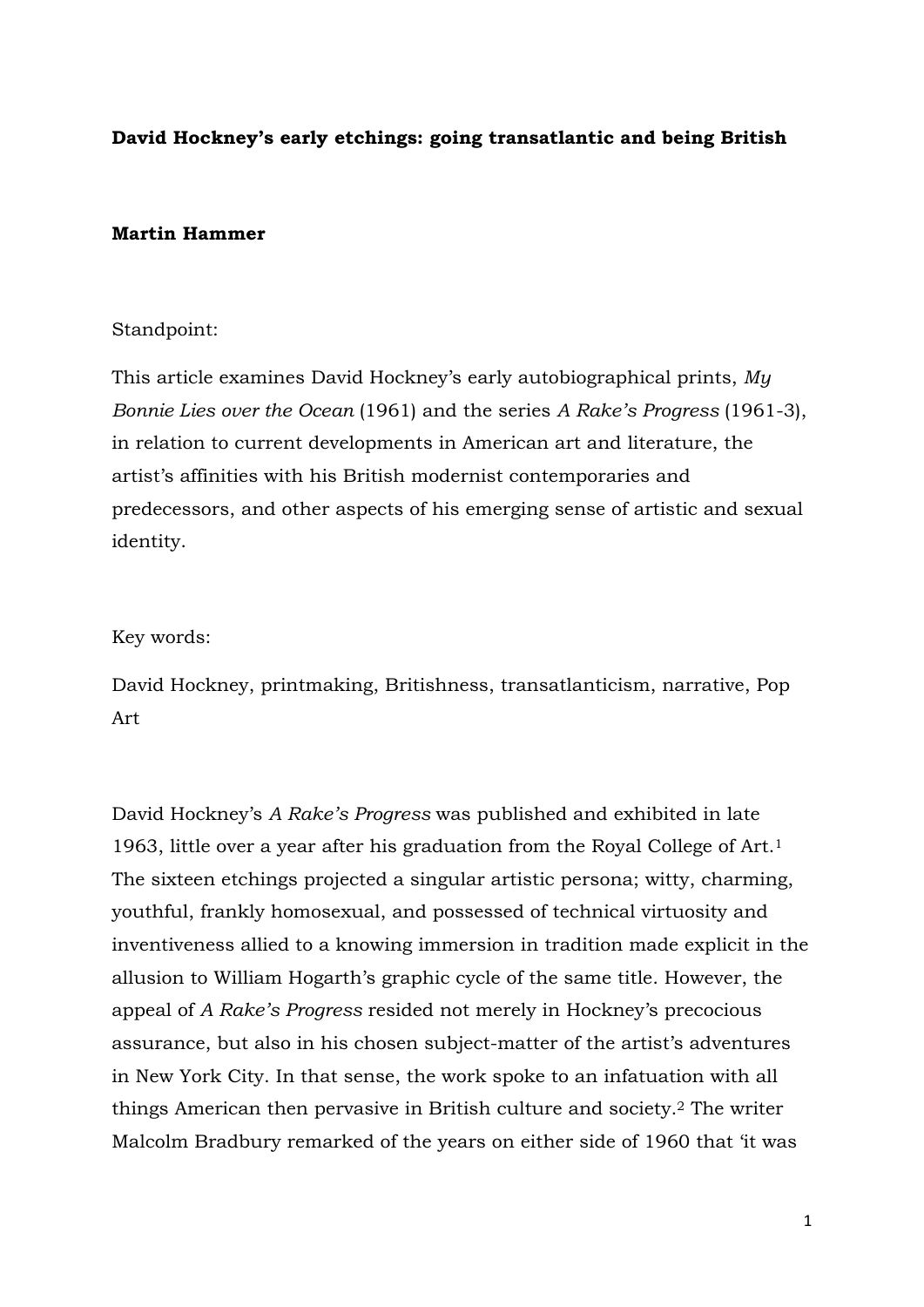a time when Americanization was passing through Europe like... a dose of salts':

America was where, it seemed, everything that was best came from – the best jazz, the best novels, the best ice-cream, the best cars, the best films. I became a typical example of a constant figure of the time, Midatlantic Man… In Britain he talked all the time of the States; in America he would become notably more British, a flagship in his Harris tweeds… And America proved pretty much what was expected. After austerity Britain, it was wildly exciting.<sup>3</sup>

Hockney's own first visit to America 'was something very special to me', and the prelude of course to a lifetime of moving between the two countries.<sup>4</sup> Prizes and sales of works meant that he could contemplate an extended stay in the summer of 1961. Hockney had personal motivations, over and above the general climate. As a homosexual, he would have been well aware that such figures as Cecil Beaton, W.H. Auden and Christopher Isherwood had submitted to the lure of America.<sup>5</sup> Equally, now that Abstract Expressionism was all the rage, trips to New York had become a rite of passage for progressive-minded students at the Royal College, the equivalent to the cultural pilgrimages that former generations had made to France or Italy. Indeed, the availability of modestly-priced air tickets that 1961 encouraged a number of Hockney's contemporaries to make the trip, including the graphic design student Billy Apple, with whom Hockney travelled and occasionally met up in New York, as well as his friend Brian Haynes, current art editor of ARK.<sup>6</sup> The following year, Haynes published photographs he had taken in New York, accompanying an essay which asserted that city and country had both lived up to and undermined his expectations of 'the promised land': 'They were so much more developed than us... The billboards were amazing...'. But there were also drunks lying in the street in the Bowery district, and heading south and seeing whites and blacks entering the bus through different doors 'was the beginning of a naive sort of social awareness on my part'.<sup>7</sup> Beaton had been struck by such contrasts before the war, while in interviews Hockney recorded comparable reactions to the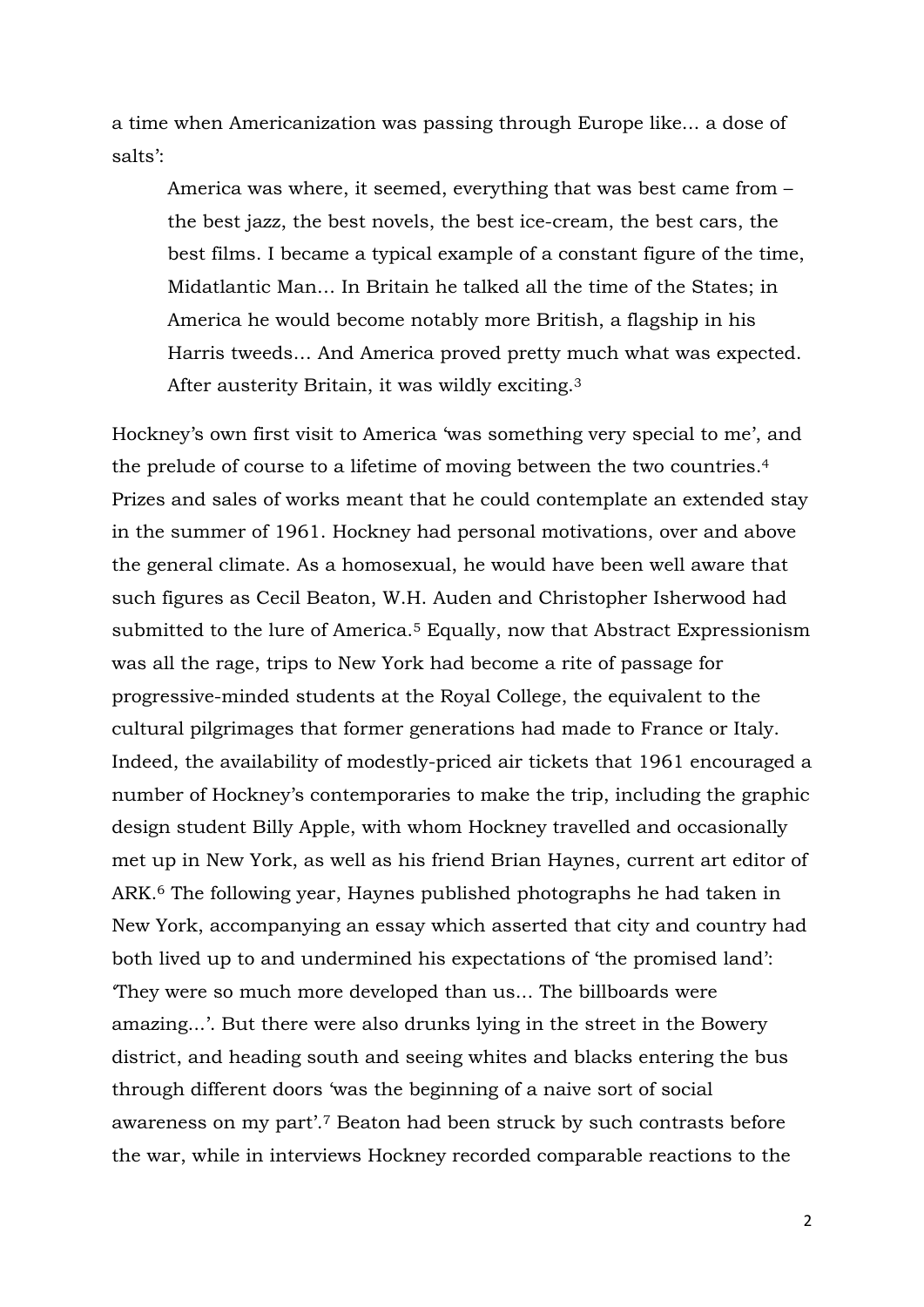spectacle of poverty and discrimination. Indeed, he recalled that it was the squalor in areas like the Bowery, with people sleeping on the streets, that prompted the idea of reinventing the Rake's Progress narrative in a contemporary context: 'I saw this and I thought this is like eighteenthcentury London – it's Hogarthian'.<sup>8</sup>

*A Rake's Progress* tends to be understood in somewhat literal terms as a record and celebration of that mind-opening visit. In *David Hockney by David Hockney*, the artist remarked: 'when I came back I decided to do *A Rake's Progress* because this was a way of telling a story about New York and my experience and everything'. <sup>9</sup> Subservience to the horse's mouth in the literature has inhibited analysis of the complex thought processes and allusions that, in reality, underpinned Hockney's sophisticated art. There has been little informed speculation to date about how and why he chose the particular subjects that made up the eventual series, and arrived at the decisions he did regarding medium, format, and idiom. One important factor, I shall argue, was an alert responsiveness to the cultural environment in which he found himself, which also looked to America for inspiration. Commentators have emphasised that, on one level, the project was bound up with Hockney's self-projection as a homosexual, already a theme of paintings produced at the Royal College in the privacy of his studio space. Specifically, I want to present Hockney as recapitulating, knowingly or otherwise, what has come to be seen as a "queering" inherent in the embrace of "trivial" discourses of gossip and camp talk within avant-garde literary and aesthetic practice', a process exemplified by figures active in New York during the late 1950s such as the poet Frank O'Hara and artists like Larry Rivers and Jasper Johns, who were at the forefront of the revolt against Abstract Expressionism and its macho aura.<sup>10</sup>

We shall return in due course to *A Rake's Progress*, but to help establish an appropriate framework for making sense of the series, I want first to juxtapose two other prints that likewise bear on matters of transatlantic dialogue and artistic identity. One is Hockney's *My Bonnie Lies over the Ocean*, inscribed 'July 1961' (fig.1), the other *Melancholy Breakfast* from the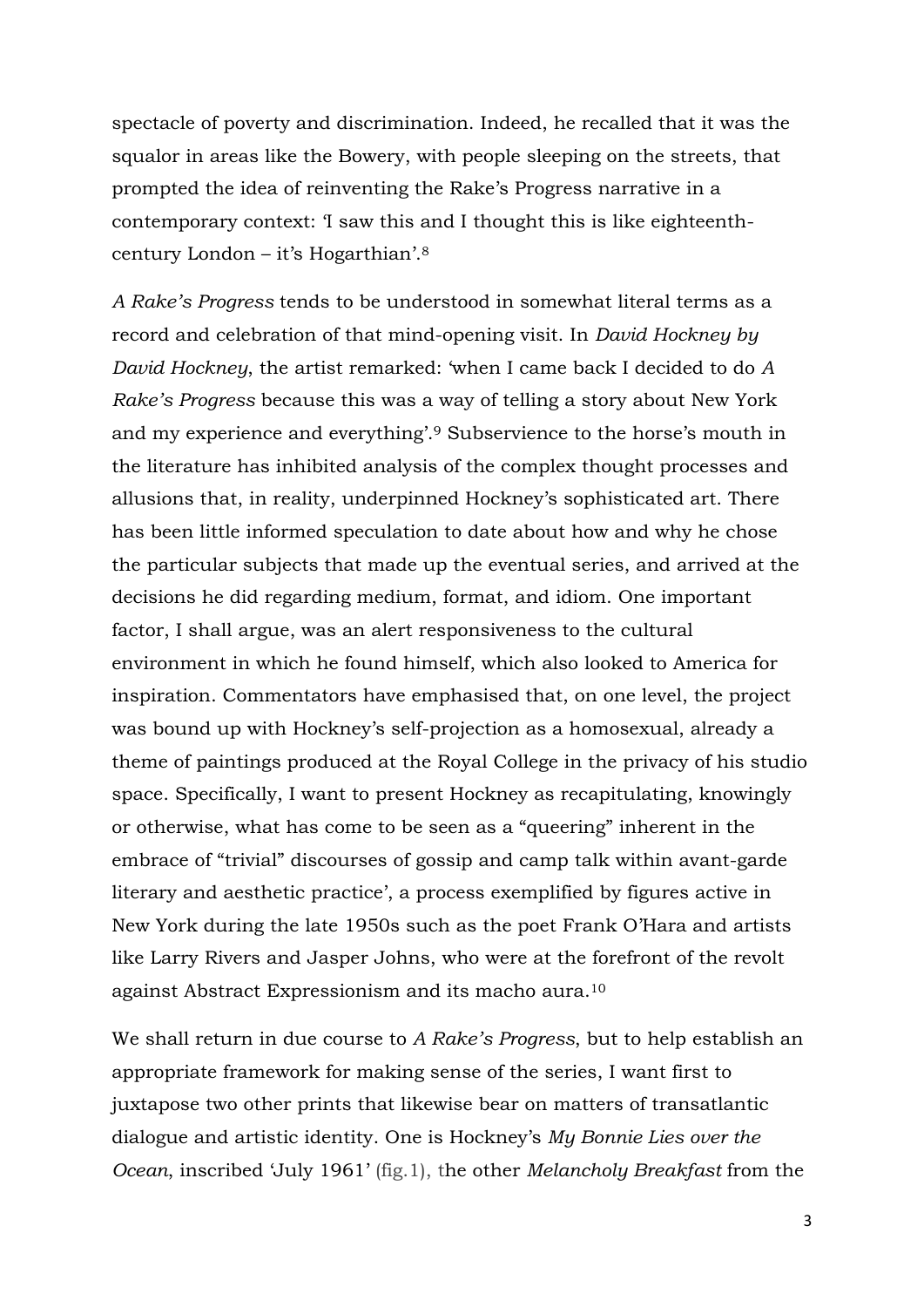portfolio entitled *Stones*, which had been created a year or two earlier as a collaboration between the aforementioned New York School poet Frank O'Hara and his close artist friend (and sometime lover) Larry Rivers (fig.2). The former is an etching, combining fine line with tonal blocks and marks using aquatint, including the insertion of colour in the Stars and Stripes. *Melancholy Breakfast* is a monochrome lithograph, employing a softer, more crayon-like method. The allusion to a traditional British folk song in the Hockney contrasts with the purely personal and poetic content of the American work. Nevertheless, there are several striking affinities, including the integrated lines of hand-written text, sometimes floated at eccentric angles; the passages of dense scribbling located towards the bottom centre of each image; a general effect of improvisation and of pockets of artistic incident, from legibly figurative to abstract, dispersed as if randomly within the compositions. Such parallels might be regarded as coincidental, the outcome of two artists seeking to extend the informal look that had been developed within Abstract Expressionism, and extended into more figurative idioms by subsequent generations of American artists (a figure like Robert Rauschenberg springs to mind). But can we see the similarities between the two prints as symptomatic of a wider cultural engagement on Hockney's part?

*My Bonnie Lies over the Ocean* happens to be the first known work that Hockney actually created on American soil. We know very little, in truth, about his activities that summer, beyond the episodes recounted with hindsight in *A Rake's Progress*. He met up with Apple and possibly other Royal College students, but his main contact across the pond was Mark Berger, an American friend from the painting school, who along with Kitaj had doubtless encouraged Hockney to make the trip, offering to keep him company and show him around. In his autobiography, Hockney mentioned Berger only once, noting that, when he first visited New York, Berger was the only person he knew, but 'was in hospital with hepatitis all the time I was there'.<sup>11</sup> In fact, Hockney stayed with his friend at Berger's parents' house in Long Island, soon after arriving and before the onset of the illness. Hockney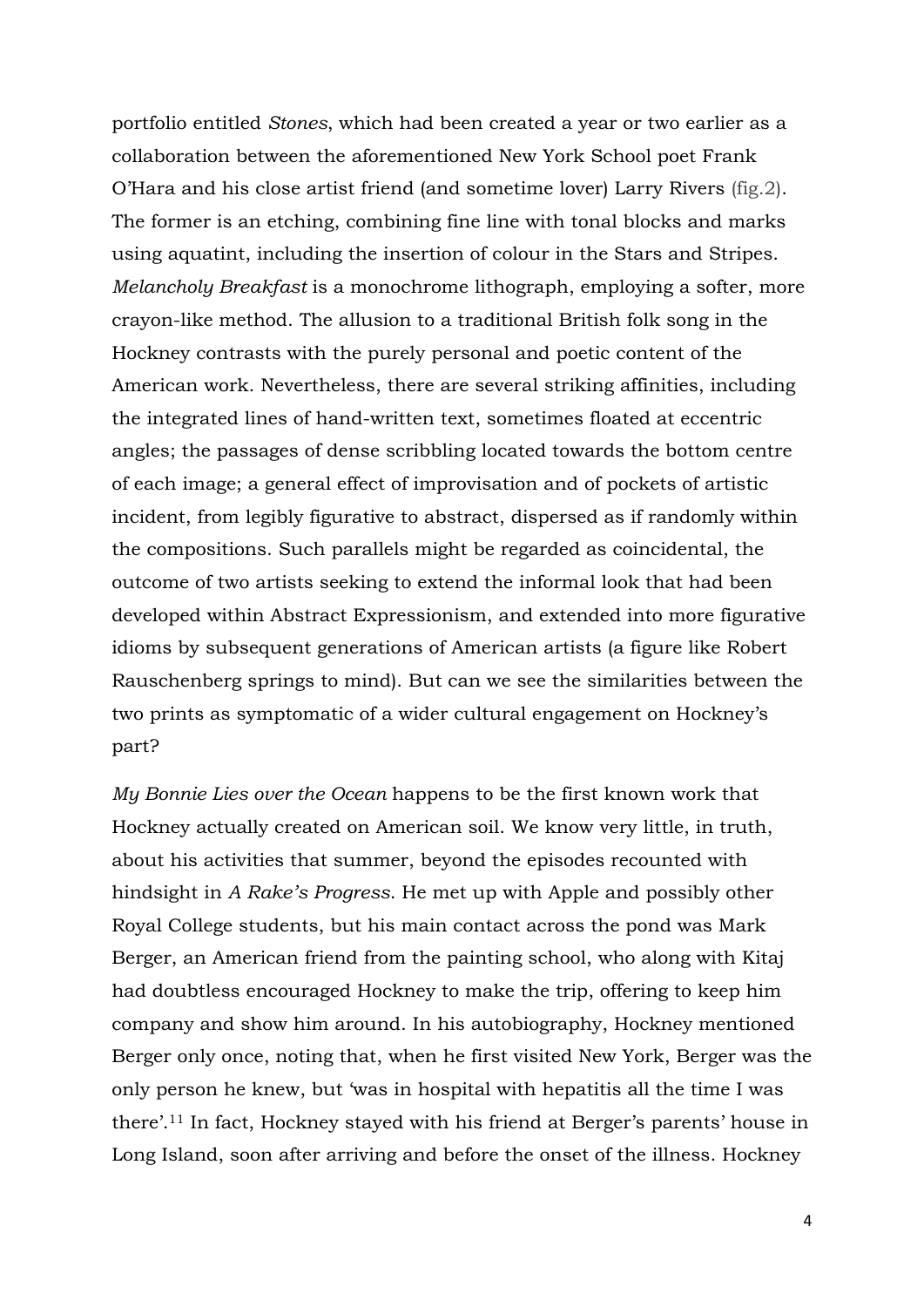reported to his family early on that he had plans to visit New Orleans and elsewhere in the south.<sup>12</sup> It is likely that he and Berger were contemplating making the trip together, given that the latter had been teaching at Tulane University before taking the year off to study in Europe. <sup>13</sup> Presumably the hepatitis prevented this expedition, with the consequence that Hockney decided to remain in the north east. From biographies we also gather that it was through Berger, during that visit to Long Island, that Hockney met another young artist, Ferrill Amacker. <sup>14</sup> The two men hit it off, and Hockney ended up spending the rest of his trip sharing Amacker's well-appointed apartment in Brooklyn Heights, in an occasional sexual relationship. They engaged more widely with New York's gay subculture, which clearly seemed a good deal more exciting and developed than its London counterpart.<sup>15</sup> It is curious that Hockney's account should simply have stated: 'I met a boy in a drugstore in Times Square and stayed with him for three [sic] months'.<sup>16</sup> This brings home the selectiveness of *David Hockney by David Hockney*, comprising as it did what he remembered and chose to recall some ten years after the event.

Hockney's immediate reactions are conveyed in the odd surviving letter back home, composed during the early part of his trip. His camp humour and sense of Britishness come through in an epistle to American Kitaj ('Ron – old chap'), who had evidently commissioned him to purchase a book, magazine and pair of pants. After reporting on such practicalities, Hockney declared:

I like this town – vegetarian restaurants on every corner. I haven't been in the Empire State Building yet – but I wouldn't be surprised if the whole of that wasn't one big Veg. restaurant. The funny thing is that New Yorkers don't look like animal lovers.

"Il Marko" [Mark Berger] is convalescing at home now (he only came out of hospital on Friday) and at the moment I am staying in Brooklyn – with an awfully nice fellow, and doing a bit of etching at a place near here 17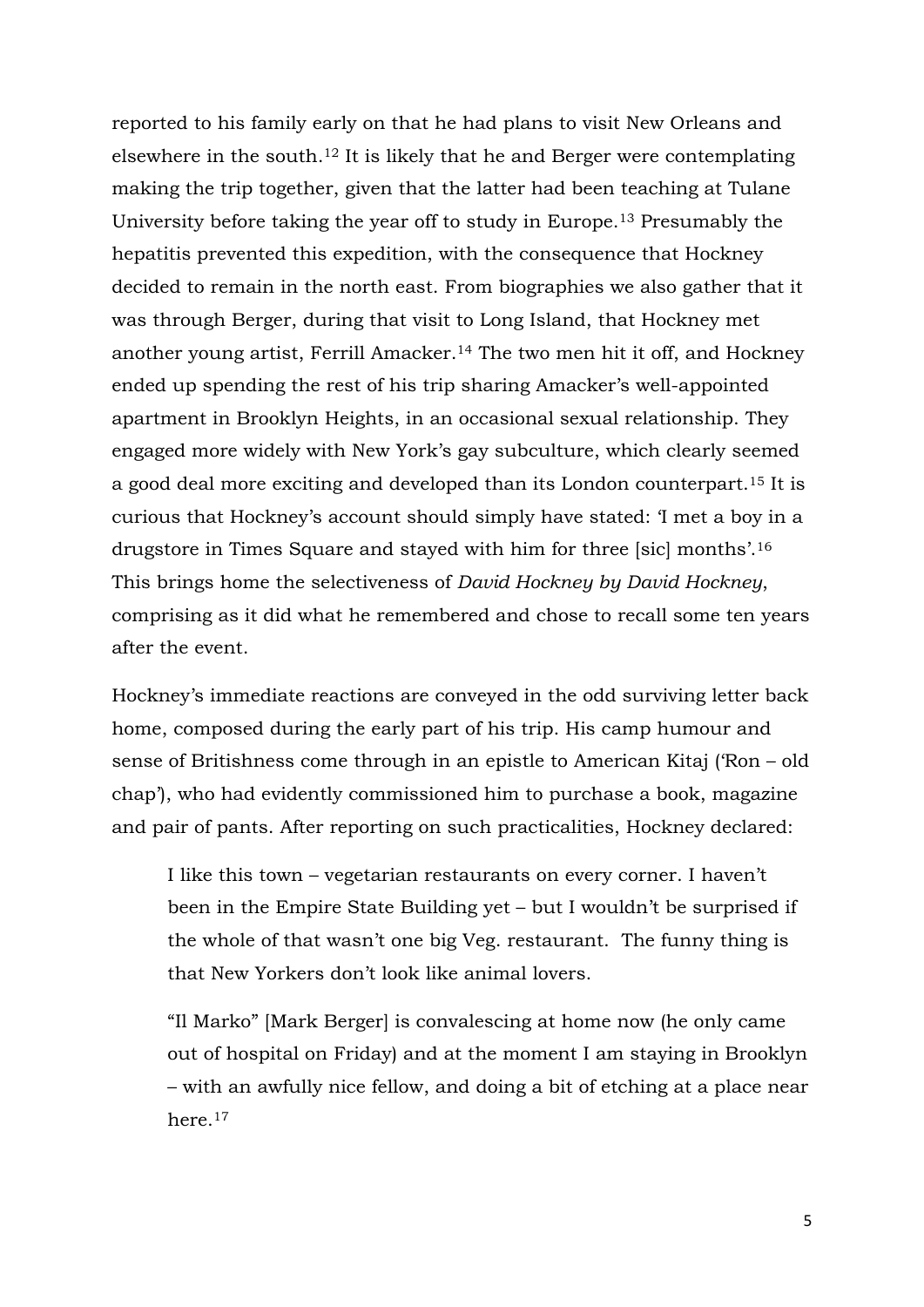The last point is picked up in a more formal communication dispatched to his prospective dealer, still 'Mr Kasmin':

I'm having quite a time here, although the weather is uncomfortable (it seems to be permanently over 70 degrees).

The Museum of Modern Art here have bought two of my prints – and I have been doing a bit of work at the Pratt Institute. I hope to start some painting next week – unless I go west to California…<sup>18</sup>

It did not take Hockney long to descend upon the Pratt Institute, conveniently located near Amacker's apartment, and to produce *My Bonnie Lies over the Ocean*. The trip to California did not, of course, happen at this stage, although it is interesting that he already had the idea in mind, inspired by the movies and by issues of *Physique Pictorial* magazine that Berger had brought with him to London. There is no evidence of any paintings having been realised in the US, but it might be said that one catalyst for *My Bonnie* was Hockney finding himself with more time on his hands in New York than he had anticipated. He clearly experienced a powerful compulsion to work, and not just to spend his time being an idle tourist. Printmaking must have seemed a more practical option than having to deal with the transportation of canvasses. He had recently revived this interest back at the Royal College, on running out of money to buy painting materials.<sup>19</sup> Beyond the artistic satisfactions that the medium provided, Hockney found that he could readily sell prints, both in London at the St George's Gallery and then again in New York, where he made contact with William Liebermann, who purchased works for MoMA and advised Hockney about other possible purchasers.<sup>20</sup> Conceivably, one motivation for producing *My Bonnie* was generating sales to subsidise his trip. The imagery, and the charm and humour of the treatment, seem calculated to appeal to collectors on both sides of the Atlantic.

Hockney's choice of theme is interesting given the currency of the folk song. An instrumental version by Duane Eddy was a hit on both sides of the Atlantic in 1960. Moreover, just a few weeks before Hockney set to work, *My*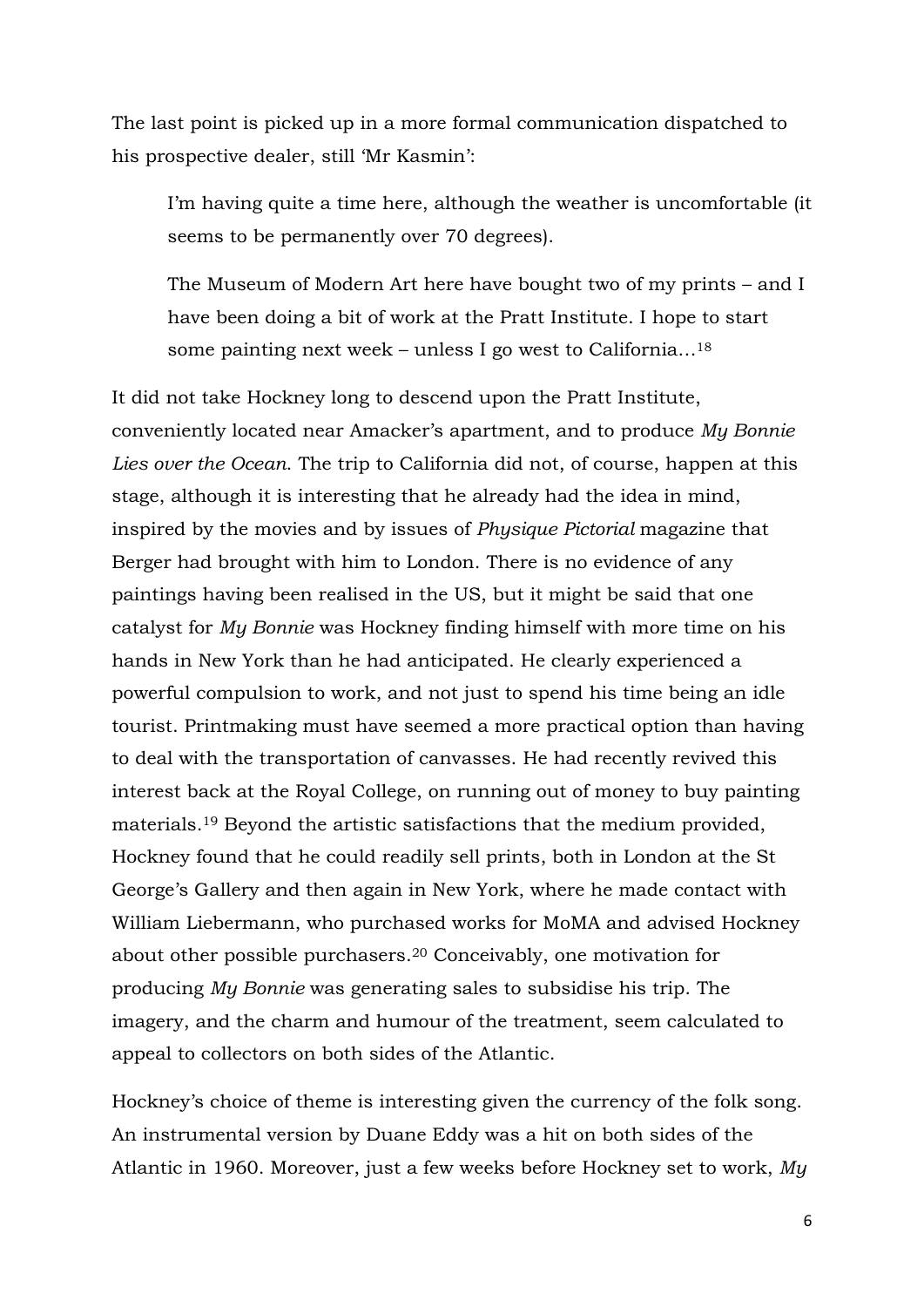*Bonnie* was recorded in Hamburg by Tony Sheridan, on vocal and lead guitar, with backing from 'Die Beat' Brothers, whose first ever recording this was.<sup>21</sup> By the time the song was released in England in July, the band had reverted to calling themselves The Beatles. Perhaps the general revival of the song was connected not just to the folk revival, but also to the burgeoning of transatlantic travel and cultural transmission at this time. But Hockney certainly made the theme his own. Alongside its light-hearted whimsy, his composition presents a distinctive fusion of nostalgia and desire, in both content and artistic language. The title of the traditional song hovers above the scribbled indication of the Atlantic Ocean, with stormy clouds floating above, whose vast expanse separates Hockney's own new and old worlds. On the left-hand side, the artist ('DH') stands atop a vertical structure, recalling at once the kind of extractor flues that one might encounter on a New York roof top and, on a different scale, a schematic, ziggurat-like skyscraper along the lines of the Empire State Building, as viewed perhaps from the distance of Brooklyn Heights. The figure holds aloft the gigantic, coloured Stars and Stripes, as if to signify the fantasy of a King Kong-like conquest of America, while down below we encounter the date, July 1961, and a figure of George Washington incorporating a collaged head extracted from a US postage stamp. The figure seems to gesture in a friendly manner towards the old colonial power and sometime enemy, and the reference to the stamp signifies the means by which Hockney and anyone else could keep in touch with family and friends back home. To the right of the composition, we see a more complex montage of overlapping elements, a small black and white Union Jack, whose pole is another, vertical version of the title slogan; a simplified figure sporting a hat; another figure ('P') waving another Union Jack; and an idealised, classicizing profile that may signify the young man identified by a further, larger 'P' (presumably Peter Crutch, with whom Hockney was currently infatuated). We might take this whole passage to evoke memories of the beloved 'bonnie', back in London, who was still on Hockney's mind that summer, even as he took in the heady excitements of New York.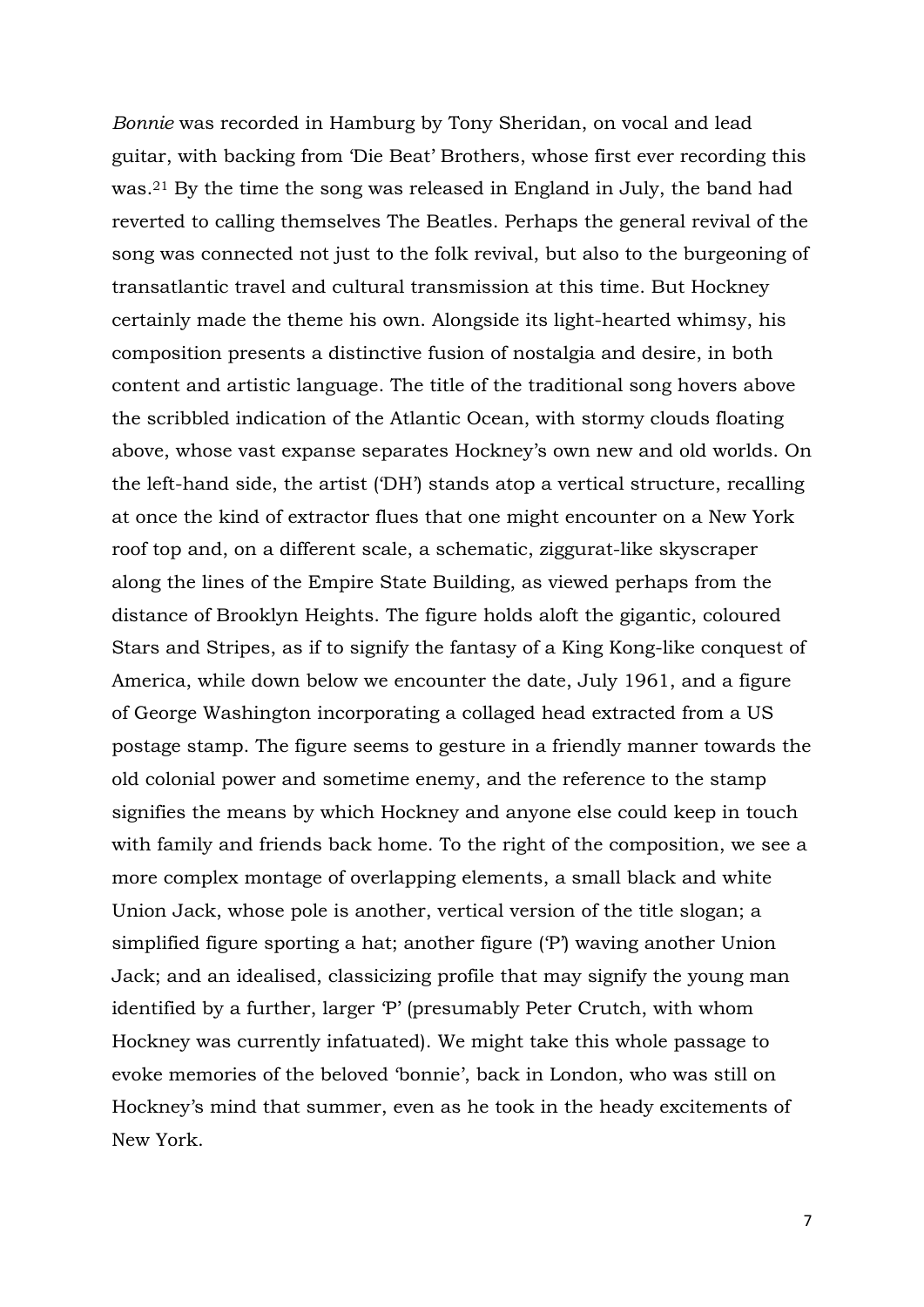In metaphorical terms, the particular romantic attachment may stand for a more general allegiance to his homeland, from which he felt unable or perhaps unwilling entirely to escape, while coming to terms with such a different environment. One might see some such attitude as implicit in his decision to tackle this traditionally British folk theme in a print made in the USA. But another reading would be interpret Hockney's 'bonnie' as in fact America itself, understood not nostalgically but rather as the object of his imaginative yearning (in full technicolour), now indeed attained, an earthly paradise from the perspective of dull, self-satisfied, black and white England. The phrase can be taken, in other words, to signify in those two distinct ways, looking backwards and forwards, just as it occurs twice in the image itself. Hockney, we might say, was channelling into this modestlooking work quite complex and ambivalent feelings about his own personal and artistic identity, and the mingling in his own mind of nostalgia and the urge to embrace new possibilities. In relation to art, the inclusion of a 'found' image brings to mind current work on paper by Rauschenberg, in which elements of mass media imagery, inserted by means of solvent transfer, are combined with rough mark-making and informal, all-over compositional effects. However, Rauschenberg's aesthetic had already been mediated for Hockney by the example of Kitaj. In *My Bonnie* the montage structure, combination of image and text, and interweaving of careful delineation with seemingly random, graffiti-like marks seem closely modelled on recent pictures by Kitaj that he would have known well, such as *The Murder of Rosa Luxembourg* (1960).<sup>22</sup>

But American points of affinity emerge if we take account of the immediate circumstances of the work's creation in Brooklyn. It was Liebermann, again, who evidently advised him to make contact with the Pratt Institute.<sup>23</sup> But the college had a good deal more to offer Hockney than equipment and convenient location. The Pratt Graphic Art Center had been established in the mid-1950s and played an important role in the revival of American printmaking that came fully to fruition in the 1960s. It provided artists drawn to the format with both studio and exhibiting facilities.<sup>24</sup> Hence,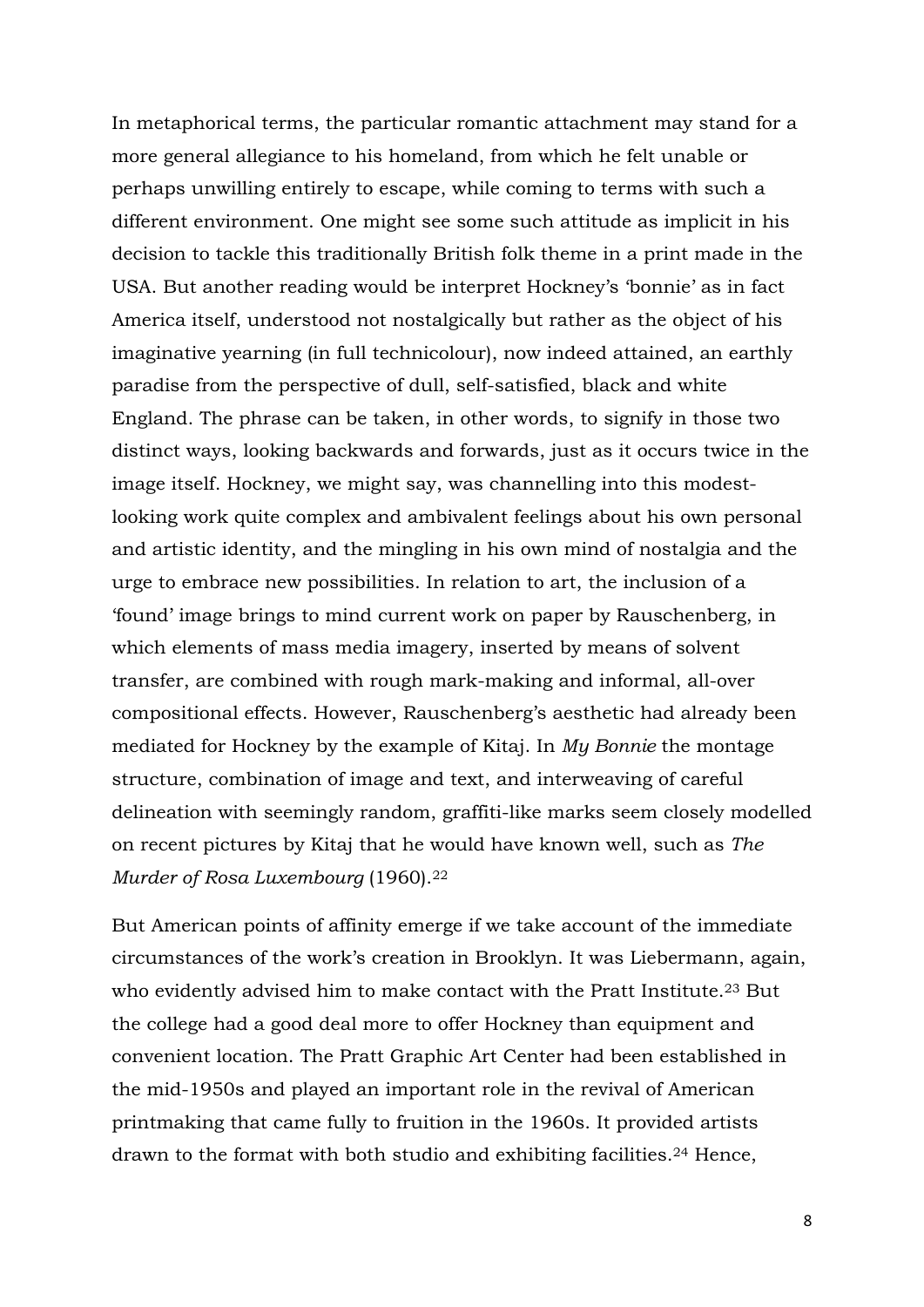figures like the young Claes Oldenburg and Jim Dine, as well as Abstract Expressionists Robert Motherwell and Barnett Newman, made productive use of the workshops. It was at Pratt in 1961, for example, that Dine produced *These Are Ten Useful Objects Which No One Should Be Without When Traveling*, a portfolio of ten drypoints, while Oldenburg created a poster for the Store exhibition and other prints, and Newman a significant series of abstract lithographs.<sup>25</sup> Hockney found himself operating not just in any old art college environment, but rather in one of the most sophisticated centres for printmaking currently available in an American or indeed international context, a facility which probably made the Royal College in London seem old-fashioned. From looking at what was going on around him, and talking to individuals he encountered at Pratt, he would surely have learnt a great deal about the position of the print within the American art world.

He is likely to have become familiar with the graphic activities of Larry Rivers, an artist generally much admired in British art college circles in the early 1960s, in whose work Hockney may well have been interested even before traveling to New York. It is interesting to note that when Hockney drew a portrait of Mark Berger, during his visit to Long Island, it was against a backdrop of Camel cigarettes imagery.<sup>26</sup> This was a favourite Rivers theme in the early 1960s, and perhaps the implication was that Berger was a fan, who had transmitted his enthusiasm to Hockney. Aside from his paintings, Rivers could have benefited, in Hockney's eyes, from his close links with writers. In 1960, for instance, Jack Kerouac's *Lonesome Traveller* book of essays appeared with a cover and illustrations by Rivers.<sup>27</sup> That same year, the artist worked with Kenneth Koch on a series of poem-paintings, involving a visual interplay between gestural marks, imagery and handwritten verse. Above all, Rivers was known for his long-standing collaborative relationship with Frank O'Hara, starting with the for *A City Winter and Other Poems* (1952). It was O'Hara who contributed the text about Rivers for Martin Friedman's *School of New York: Some Younger Artists* volume, published in London in 1959. 28 But their best known and most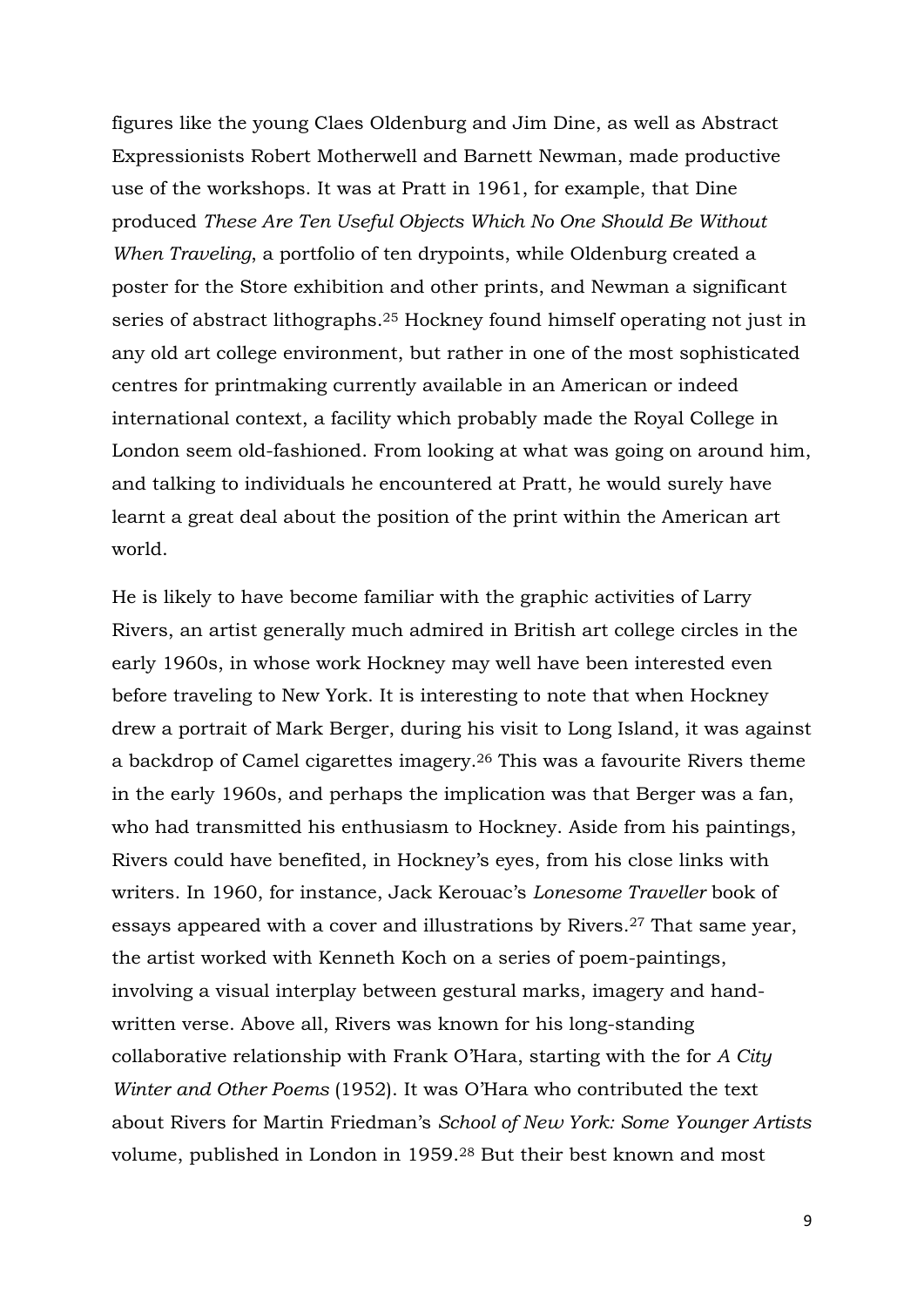fully-realised example of interaction across visual and verbal media was, of course, *Stones,* the sequence of thirteen lithographic prints interweaving passages of poetry hand-written (using a mirror!) by O'Hara and pockets of imagery and abstract design contributed by Rivers. *Stones* was executed in an intensive, improvised manner over 1957/8 and finally published in 1959 by Tanya Grossman's *Universal Art Editions*. <sup>29</sup> It is plausible to suppose that the affinity with which I began, between *My Bonnie Lies over the Ocean* and *Melancholy Breakfast*, reflected Hockney's awareness of this recent, notably ambitious print project. We might note that the second plate in *Stones* is headed 'Love', including a lyrical poem and suitable graphic accompaniment. 'Love' was likewise one of the first words Hockney included in otherwise abstract paintings of 1960, and a theme of several works from that year.<sup>30</sup>

The parallels with *Stones* open up the possibility that Hockney took an informed interest in the New York poetry scene. He was, after all, a well-read and self-consciously literary artist, using written components in many paintings to embed references to the likes of William Blake, Walt Whitman, Auden, and Constantine Cavafy.<sup>31</sup> An engagement with literature was one of the things he found he had in common with Kitaj.<sup>32</sup> Did this extend, in both of their cases, to contemporary American literature? But we should note the significant impact exerted in the UK by Donald Allen's 1960 anthology *The New American Poetry*, featuring the Beat poets such as Allan Ginsberg and Jack Kerouac, along with Charles Olson, Frank O'Hara, John Ashberry and many other emerging figures, whose work had been little known hitherto in Britain.<sup>33</sup> The *Evergreen Review* (produced in San Francisco) was another cult publication, combining artistic and poetic content, which seems to have been avidly consumed in Britain. This phenomenon in literary transmission exactly parallels the availability and inspiration of recent American painting and sculpture, a narrative familiar to historians of British art of the period.

It is feasible, then, that Hockney already had a nascent interest in American literature when he arrived in New York, but he recalled being excited by the bookstores there, which stayed open all night and where one could browse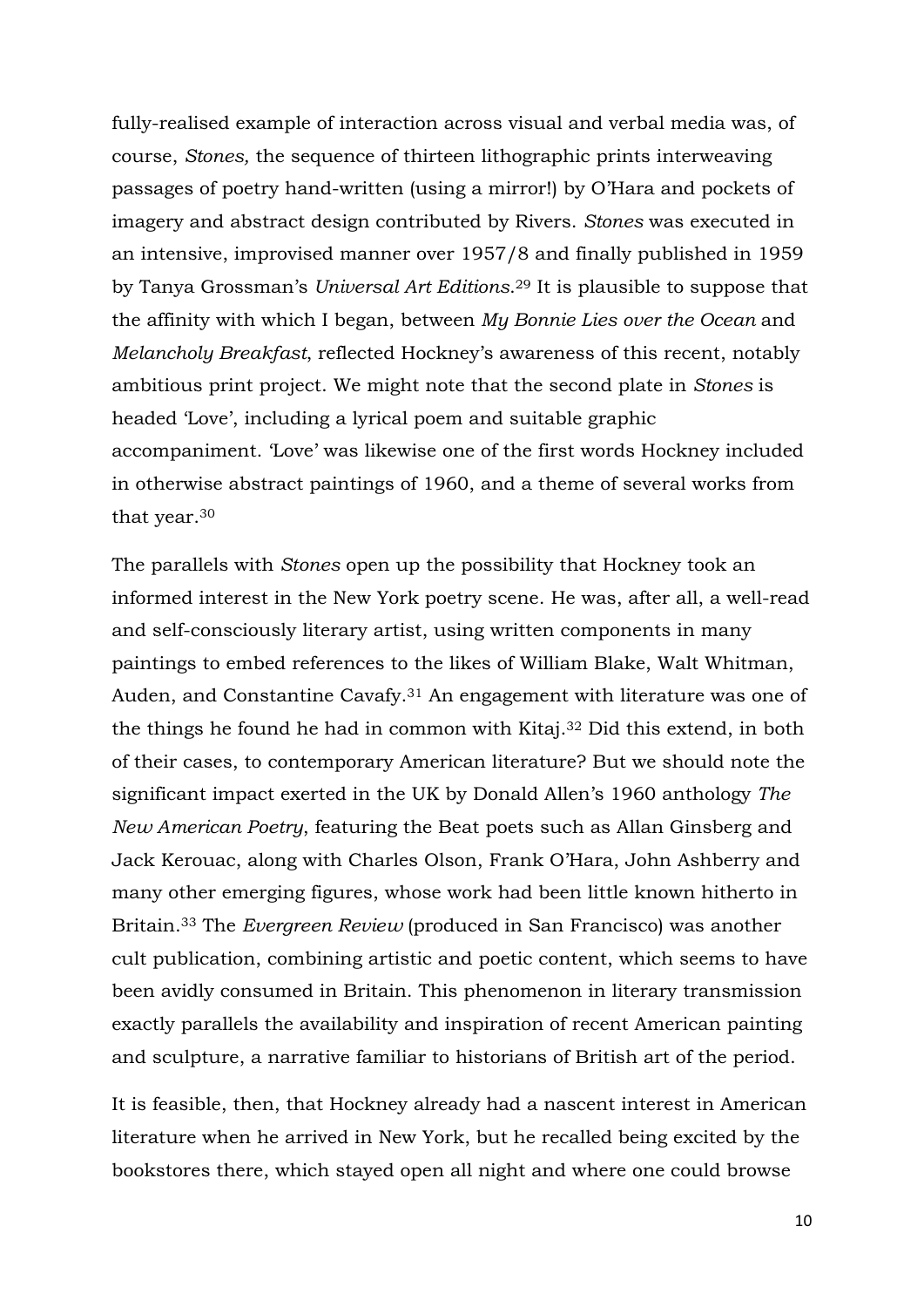at leisure.<sup>34</sup> We might imagine him absorbing the latest issue of *Evergreen Review*, featuring an account of the seamy homosexual subculture in New York from John Rechy's forthcoming novel (*City of Night*, published in 1963, which subsequently inspired Hockney's first trip to Los Angeles).<sup>35</sup> There was also the wonderfully camp and irreverent 'How to Proceed in the Arts: A Detailed Study of the Creative Act', another collaboration between O'Hara and Rivers.<sup>36</sup> At any rate, *My Bonnie* offers an intriguing visual equivalent to the casual, affectionate, nostalgic tone, combining tender lyric sentiment with mundane circumstances, that O'Hara deployed, for instance, in his recent 'Song', first published in the same year of 1961.<sup>37</sup> Likewise, it seems a short step to Hockney's *The Cha Cha Cha that was Danced in the Early Hours of 24th March* (1961), based on memories of watching Peter Crutch dancing at a Royal College ball, from one of O'Hara's poems about having a good time in 'The Old Place', the gay bar in Greenwich Village after which the poem is named, in the company of fellow poet John Ashbery:

Down the dark stairs drifts the steaming chacha-cha. Through the urine and smoke we charge to the floor. Wrapped in Ashes' arms I glide.<sup>38</sup>

There were two obvious reasons why Hockney would have been familiar with O'Hara. One was his status in the art community not just for his poetry, but rather for his activities and publications as a rising curator at the Museum of Modern Art, and as the author of the first book about Jackson Pollock (1959), plus many other articles and artist interviews.<sup>39</sup> The second was the poet's sexuality. Given Hockney's personal contacts in New York and therefore access to gossip, which, according to Gavin Butt, was an activity of special importance within the gay community in a period when homosexuality was illegal, it is very likely that he would have become aware of O'Hara's credentials and status as a gay man, whose sexuality perhaps conditioned the 'camp' idiom and rejection of macho posturing characteristic of his poetry from the second half of the 1950s onwards.<sup>40</sup> This perspective has become a strong theme in recent literature on the poet's work. Its earlier absence does not mean sexuality was not talked about and celebrated in a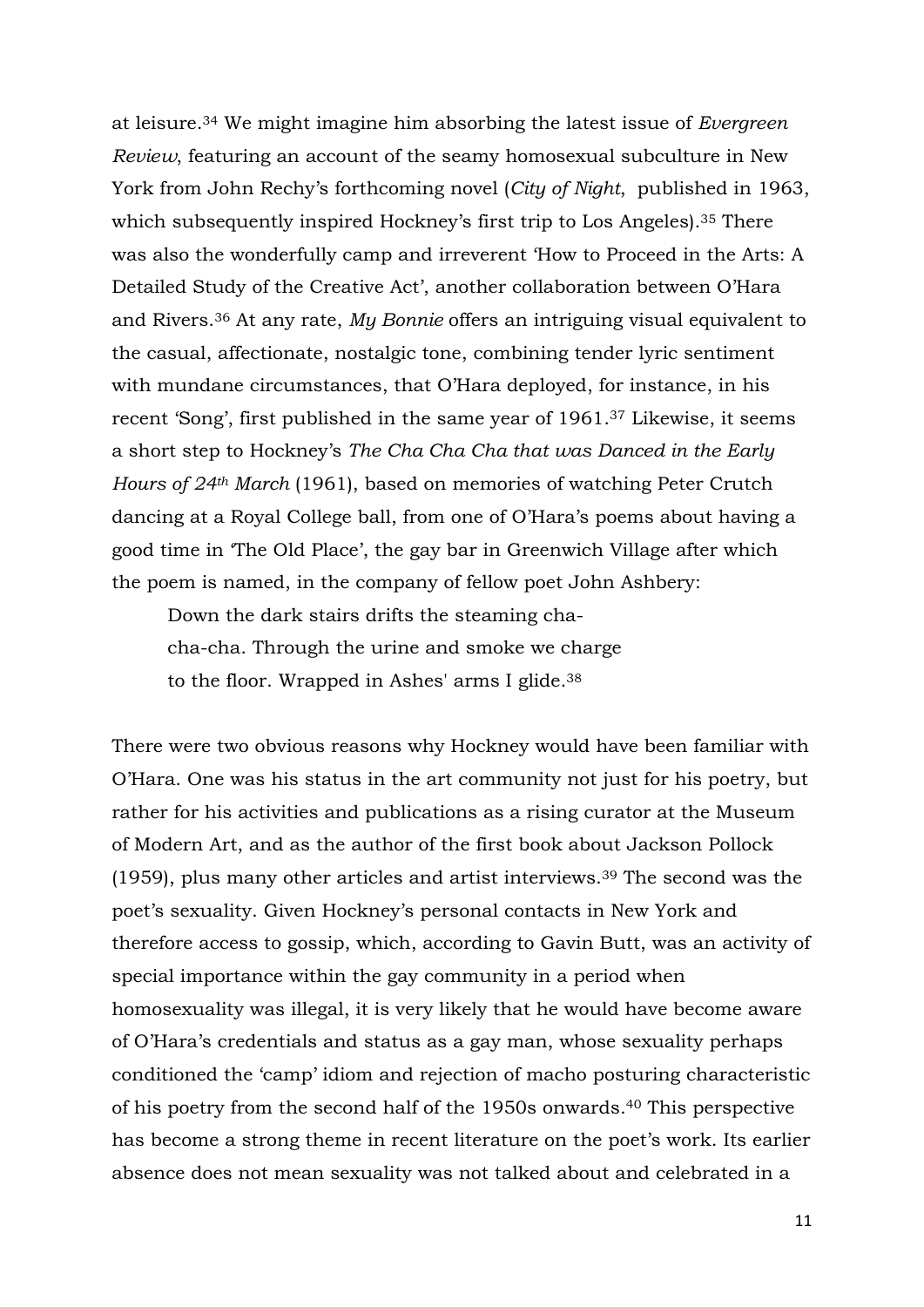sub-cultural context (as it surely was, back in London, with regard to Francis Bacon).

If there is a single contemporary British work that shares the thematic and artistic concerns of *My Bonnie Lies over the Ocean*, it is the painting *England's Glory* (1961) by Derek Boshier. Across the media divide, affinities between the two images include the incorporation of both British and American flags, and a suggestion of interchange across a watery expanse; the fusion of such bold, colourful, geometric elements with montage-like passages of more complex and fluid imagery, and with gestural marks; the incorporation of words on a variety of scales; and an overall informality and visual congestion of pictorial structure. The Boshier has been discussed in relation to the currency in his early work of the theme of 'American influence and, most especially, American corporate and military power'.<sup>41</sup> Here, the demise of British imperial power is intimated through the American flag eating into 'England's Glory' (evoking the title and design of a well-known British box of matches) and the storm clouds beginning to eclipse the large Union Jack, while a strip of smaller ones are more fully buried beneath the jumble of elements including abstract marks but also imprinted advertising imagery, a map showing the potential impact of a nuclear bomb targeting central London, flags evoking the current process of decolonisation, and additional reminders of a historical legacy increasingly losing its relevance, such as a tie (suggesting the world of public schools, gentlemen's clubs and military regiments), as well as Nelson's famous slogan: 'England expects every man to do his duty'. Boshier, one might say, was revisiting the tradition of landscape painting (England's glory in another sense), but the atmosphere he was registering was the metaphorical one of swift-moving historical change, with the imperial legacy ending up as little more than the nostalgic branding on a matchbox.

The approach here is sociological and political, in contrast to Hockney's private, autobiographical reflections. Boshier's outlook reflected his immersion in recent books critical of the impact of American mass media culture, such as Marshall McLuhan's *The Mechanical Bride* (1951), Vance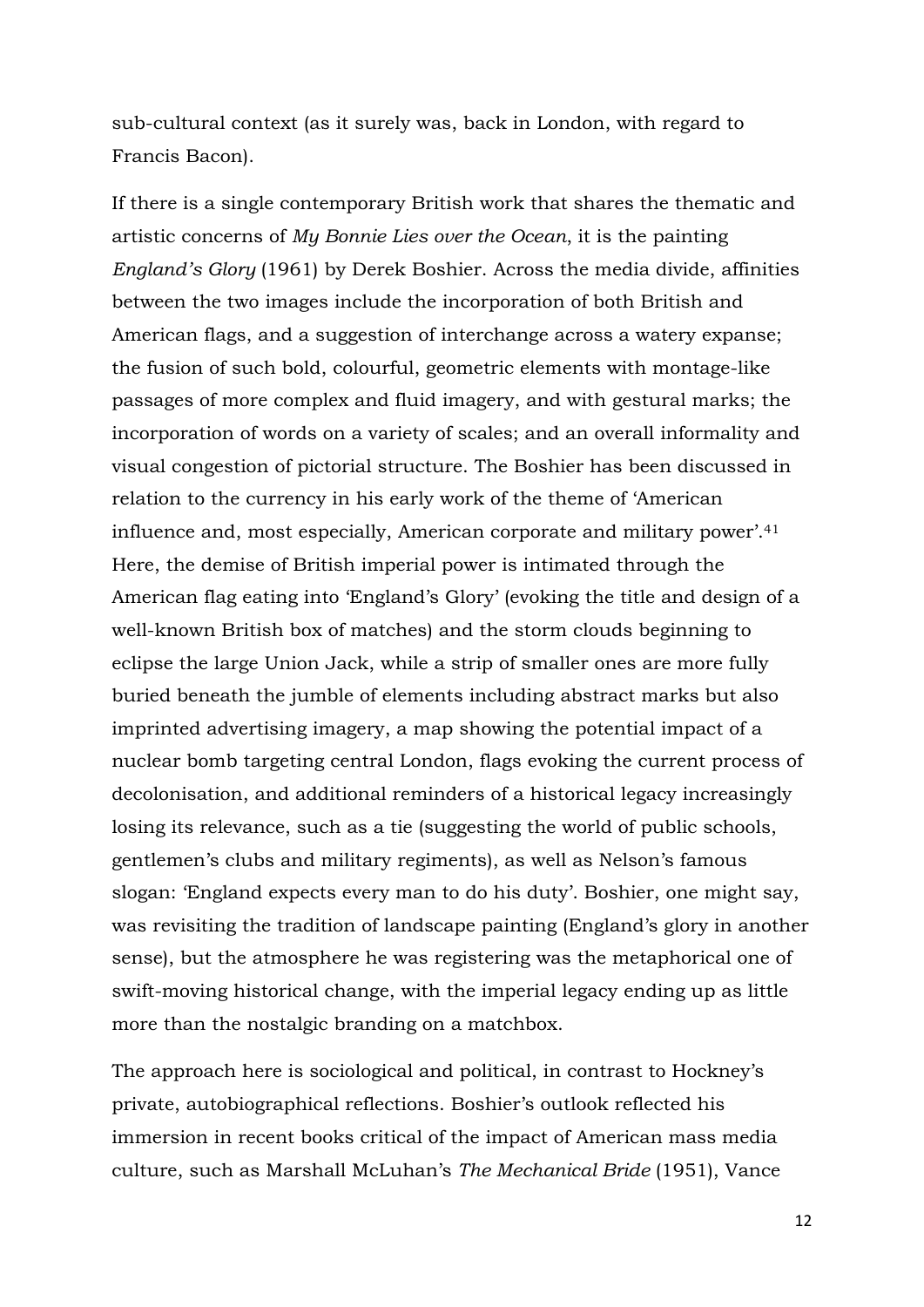Packard's *The Hidden Persuaders* (1957) and Daniel Boorstin's *The Image* (1961).<sup>42</sup> An ambivalence about the waxing and waning of America and Britain respectively, and about positives and negatives inherent in transatlantic exchange, doubtless featured in conversations between the two men, who were exact contemporaries at the Royal College. Their close friendship and sharing of a studio is registered in the well-known photograph of the two artists standing to mock-attention next to their easels, paint brushes as surrogate rifles.<sup>43</sup> A common artistic enthusiasm is suggested by the echoes of Larry Rivers in *England's Glory*. Recent pictures by Rivers such as *The Last Civil War Veteran* prefigure Boshier's fusion of heraldic flag imagery and painterly mark-making, while many other works provide a model for the inclusion of words, both stencilled and scrawled.<sup>44</sup> While the date of *My Bonnie Lies over the Ocean* can be pinned down precisely, there is no documentary evidence for exactly when Boshier created *England's Glory*, although the autumn term of 1961 seems most likely. Whatever the direction of interchange, however, this juxtaposition highlights a shared immersion in issues of identity, and in exploring through their work what it felt like to be British at a moment of increasing American domination, on cultural, economic, military and many other fronts.

*My Bonnie Lies over the Ocean* established a model for the light-hearted, quasi-autobiographical mode that Hockney proceeded to elaborate in *A Rake's Progress*, to which we now return. Equally, the above discussion of *My Bonnie* provides a template for my analysis of that more ambitious, considered and complex project. Thus, Hockney's experiences in the US came to be presented through the filter of a cycle format and story line modelled, as noted, on Hogarth's eight paintings and related engravings, a quintessentially British creation.<sup>45</sup> The *Rake's Progress* was one of a cluster of projects in which the eighteenth-century artist had pioneered a genre of art depicting and commenting satirically upon the spectacle of contemporary urban life, taking advantage of the reproducibility of the print to reach mass audiences, and of the medium's potential to project narrative across a series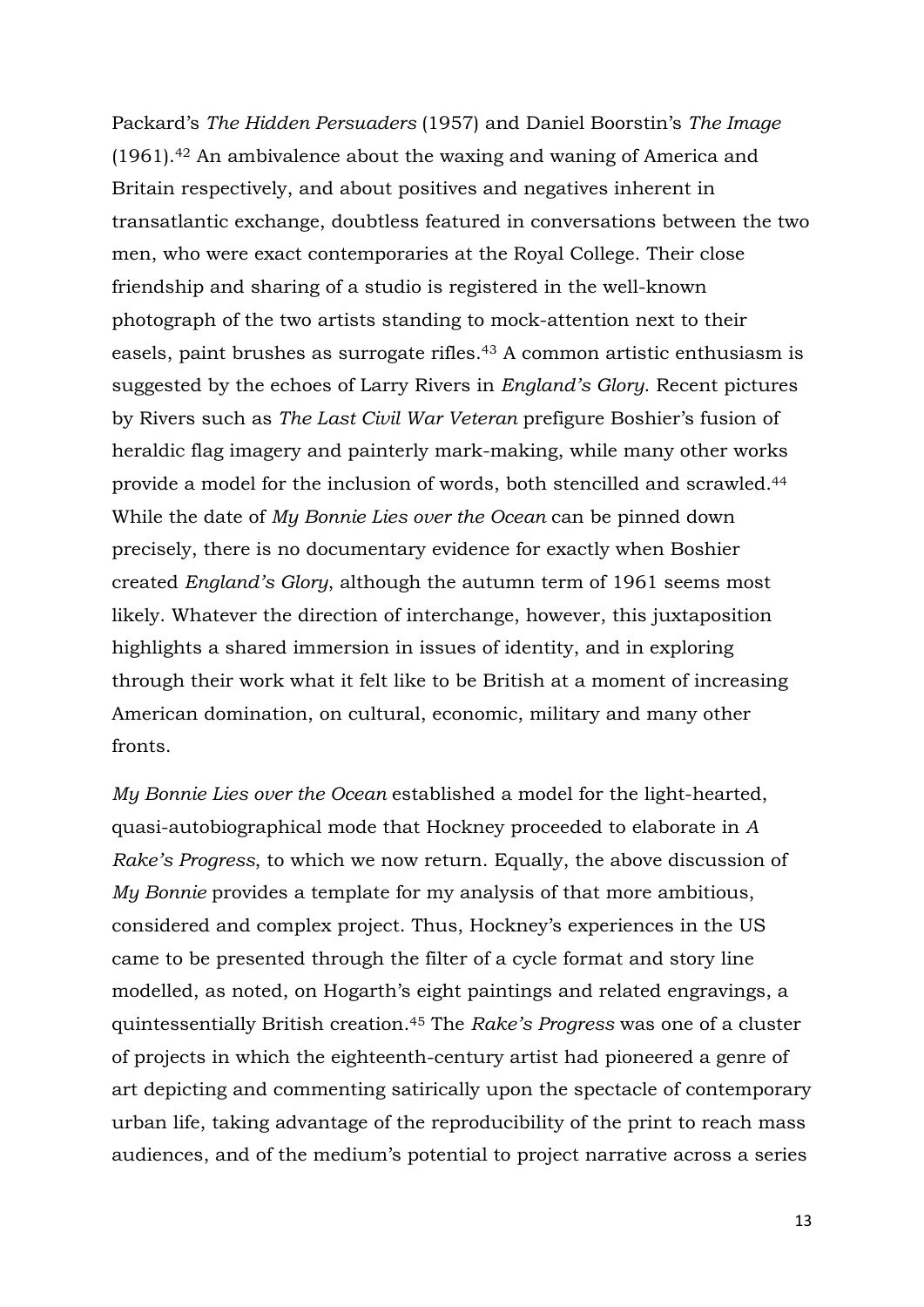of intricate multi-figure compositions. It was the general and very unmodernist idea of a story developed over a series of images that evidently intrigued Hockney about the Hogarths: 'What I liked was telling a story just visually. Hogarth's story has no words, it's a graphic tale. You have to interpret it all'.<sup>46</sup>

How, then, should we interpret Hockney's synthesis of contemporary, autobiographical subject-matter and art-historical appropriation? For Philip Webb, in the first published biography of the artist, the idea was opportunistic: 'Hockney wanted to make something effective out of the sketch-books he brought back from New York, and he hit on the brilliant idea of producing an updated version of Hogarth's 'Rake's Progress' engravings, transferring the story of a young man's experiences on first visiting London in the eighteenth century to New York two centuries later'.<sup>47</sup> There was no doubt an urge on Hockney's part to exploit the material he had brought back with him, and to tap into the wider imaginative appeal of America. But it is also worth considering whether referring back to Hogarth might also have been a means for Hockney to acknowledge and assert his own sense of British identity, not just as a tourist taking in the spectacle of America with an outsider's detachment, but also in relation to his artistic sensibility, given that Hogarth was renowned as the first British artist to assert native credentials and values, as an antidote to the general reverence for European models in the art world in which he moved. Was the Hogarthian garb an equivalent in some sense of Bradbury's metaphorical Harris tweeds? Indeed, can we usefully consider *A Rake's Progress* as one manifestation of a broader pattern of artists confronting the dilemma of 'going modern and being British', in the phrase coined by Paul Nash in the early 1930s? Does the work reflect a recurrent mechanism whereby external influences generate a perceived need amongst British artists to reclaim roots in the national tradition, as a strategy to secure artistic independence? This was clearly a factor, to name but two examples, in the crystallisation of Vorticism in 1914, and in the emergence of a romantically-inclined, nostalgic Surrealism in the work of Nash and many others in the 1930s.48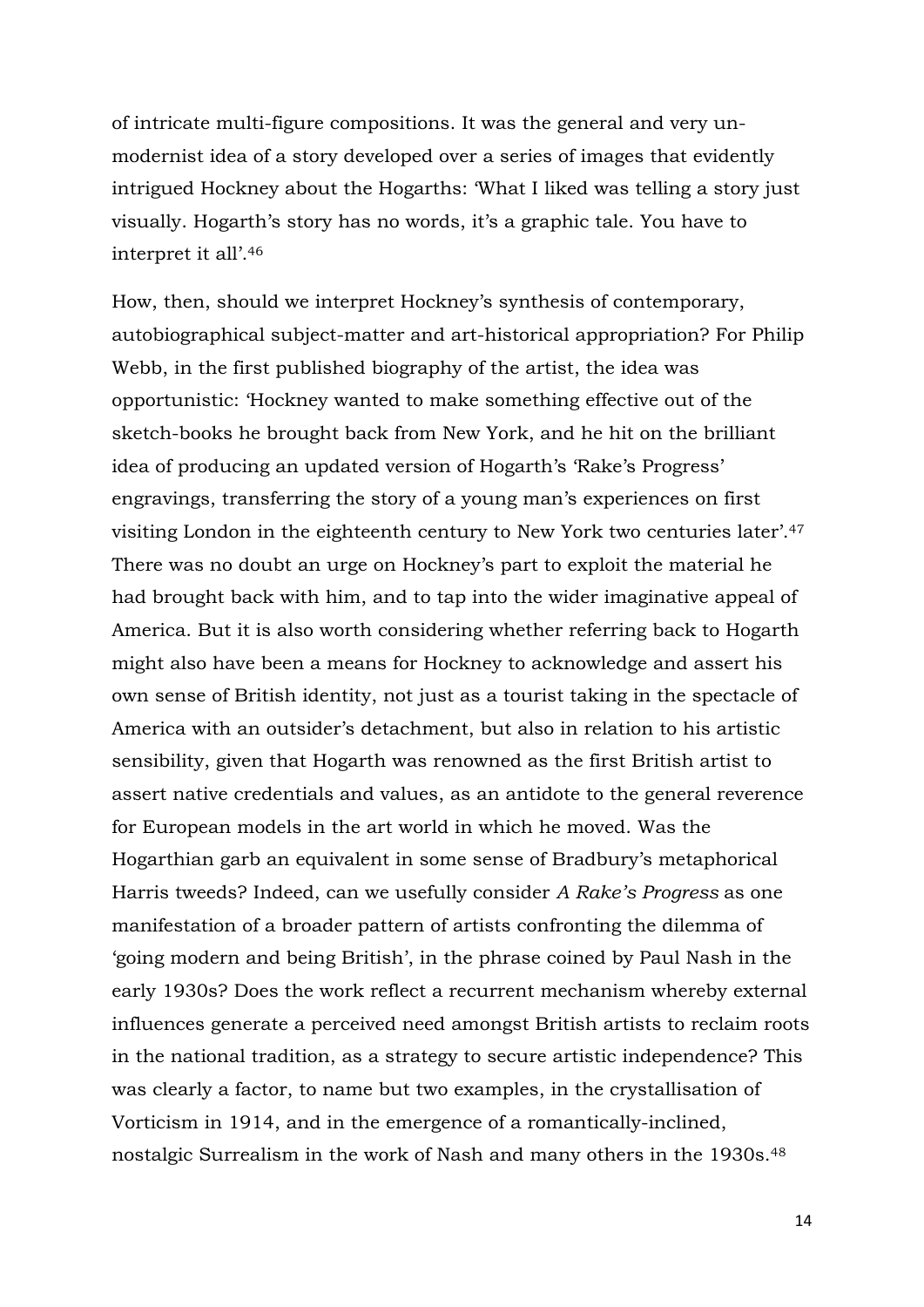In Hockney's variant on Hogarth, it is of course the artist himself, already a minor media celebrity on account of his blonde hair and stylish demeanour, who becomes the protagonist of the story, supplanting the tragic figure of Tom Rakewell, and appearing in virtually all the prints either in full figure or as a symbolic head and shoulders bust. He seems at once a specific and increasingly recognisable individual, and a more generic archetype of the Englishman abroad, wide-eyed and seeking out novel sensations and forbidden pleasures in the pleasure dome that was contemporary New York. It may be helpful, in fact, to recount the surrogate Hockney figure's progress, or lack of it, in his imaginary rakish persona.<sup>49</sup> In the opening image, he arrives on the other side of the Atlantic, with the aeroplane on which he has travelled behind him and an archetypal (not to say phallic) pair of skyscrapers ahead, beckoning him to experience all the big city has to offer. The artist then manages to sell some prints, after haggling over prices, which opens up the prospect of enjoying his trip even more than his initial budget had promised. He sees some impressive presidential monuments in Washington, and attends a performance of gospel singing at Madison Square Garden. The fifth image invokes 'the start of the spending spree' and a (literal) door opening for a blonde, registering Hockney's decision to dye his hair with Clairol, having succumbed to the TV slogan 'Blondes have more fun, doors open for a blonde', something of an emblem of gay sexuality in postwar America. The 'seven stone weakling' goes for a walk, in Central Park we might suppose, and gazes admiringly at the athletic physiques, but he seems more in his element in the next scene, where he is fraternising in a gay bar. He 'marries an old maid', whatever that signifies, and attends a political meeting at which the mainly black audience is being exhorted to register to vote. In the next two images he witnesses a 'prison scene' in a movie, and a funeral parlour in Harlem. The final sequence records an apparent downward spiral: he is ordered to descend a metaphorical staircase as 'the wallet begins to empty'; finds or feels himself 'cast aside' (tossed into the mouth of a giant serpent); takes to drink ('disintegration'); descends yet further stairs, at the bottom of which he encounters a faceless youth with a t-shirt advertising WABC (a new, highly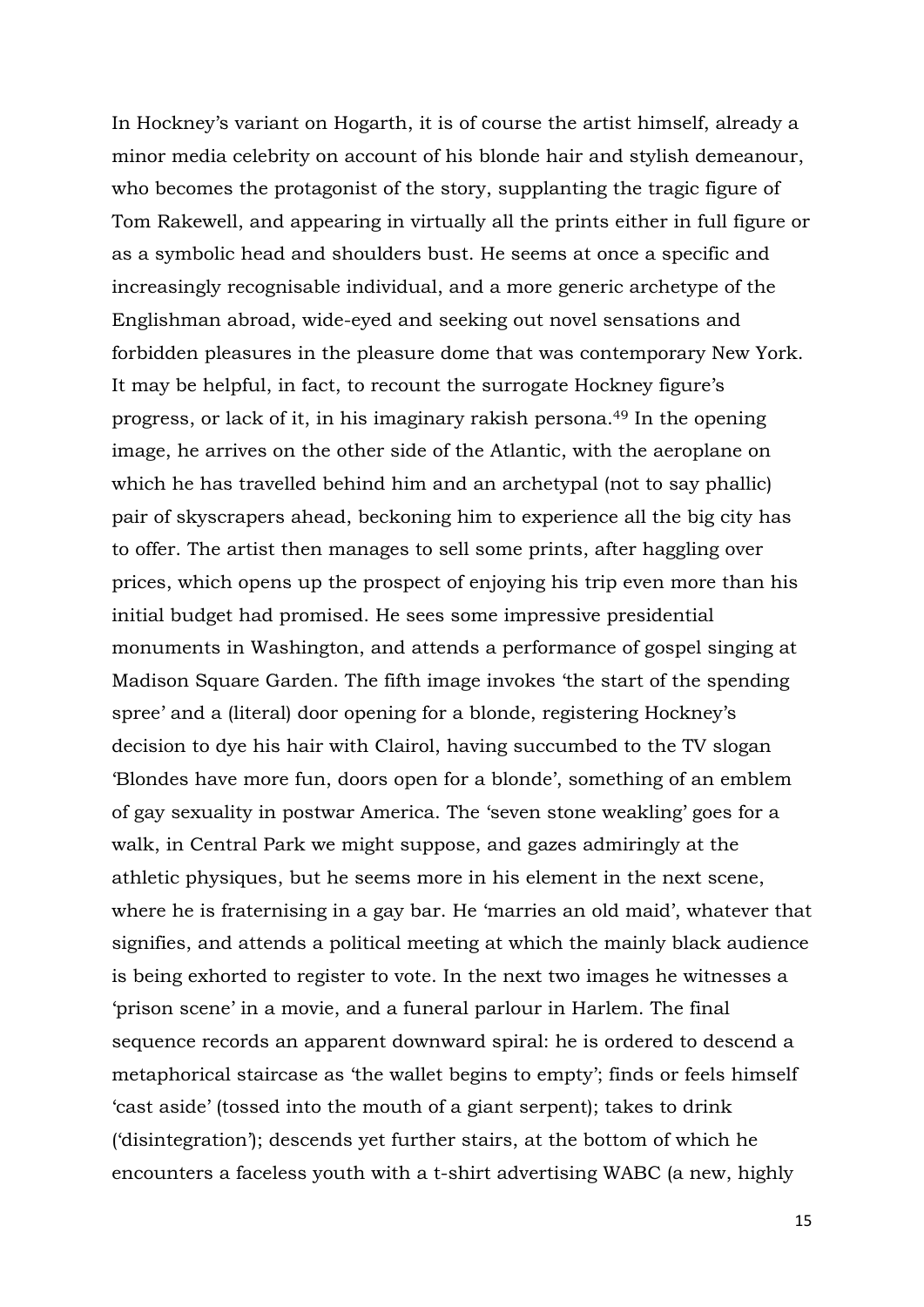successful commercial radio station based in New York) and wearing headphones emanating from one of the new transistor radios; and our rake finally ends up in Bedlam, which turns out to comprise five such identikit figures (with the protagonist singled out only by the small arrow above his head). These vignettes make up a cycle corresponding, we assume, to some autobiographical narrative.

His accompanying statement, incorporated within the original portfolio, recounted the quite complicated evolution of the project:

These etchings were begun in London in September 1961 after a visit to the United States. My intention was to make eight plates, keeping the original [i.e. Hogarth's] titles but moving the setting to New York. The Royal College on seeing me start work were anxious to extend the series with the idea of incorporating the plates in a book of reproductions to be printed by the Lion and Unicorn Press. Accordingly I set out to make twenty-four plates but later reduced the total to sixteen retaining the numbering from one to eight and most of the titles in the original tale...<sup>50</sup>

Hockney evidently embarked upon *A Rake's Progress* soon after starting his final year at the Royal College. It is not known if the idea came to mind even before he left America, though Hockney implies that it did in commenting how areas such as the Bowery had struck him as 'Hogarthian'. He later remarked that he began actually working on the series after completing *A Grand Procession of Dignitaries in the Semi-Egyptian Style*, which would place the initial phase of work in the latter weeks of 1961. Over time, however, the conception of the series underwent significant modifications, as Hockney remarked in the statement quoted earlier, which continued: 'Altogether I made about thirty-five plates of which nineteen were abandoned so leaving these sixteen the published set. Nos. 7 and 7a were etched at the Pratt Graphic Workshop in New York city in May of this year [1963], the others at the Royal College of Art from 1961 to 1963'.<sup>51</sup> Although the prints might look at first sight like a spontaneous, diaristic exercise, Hockney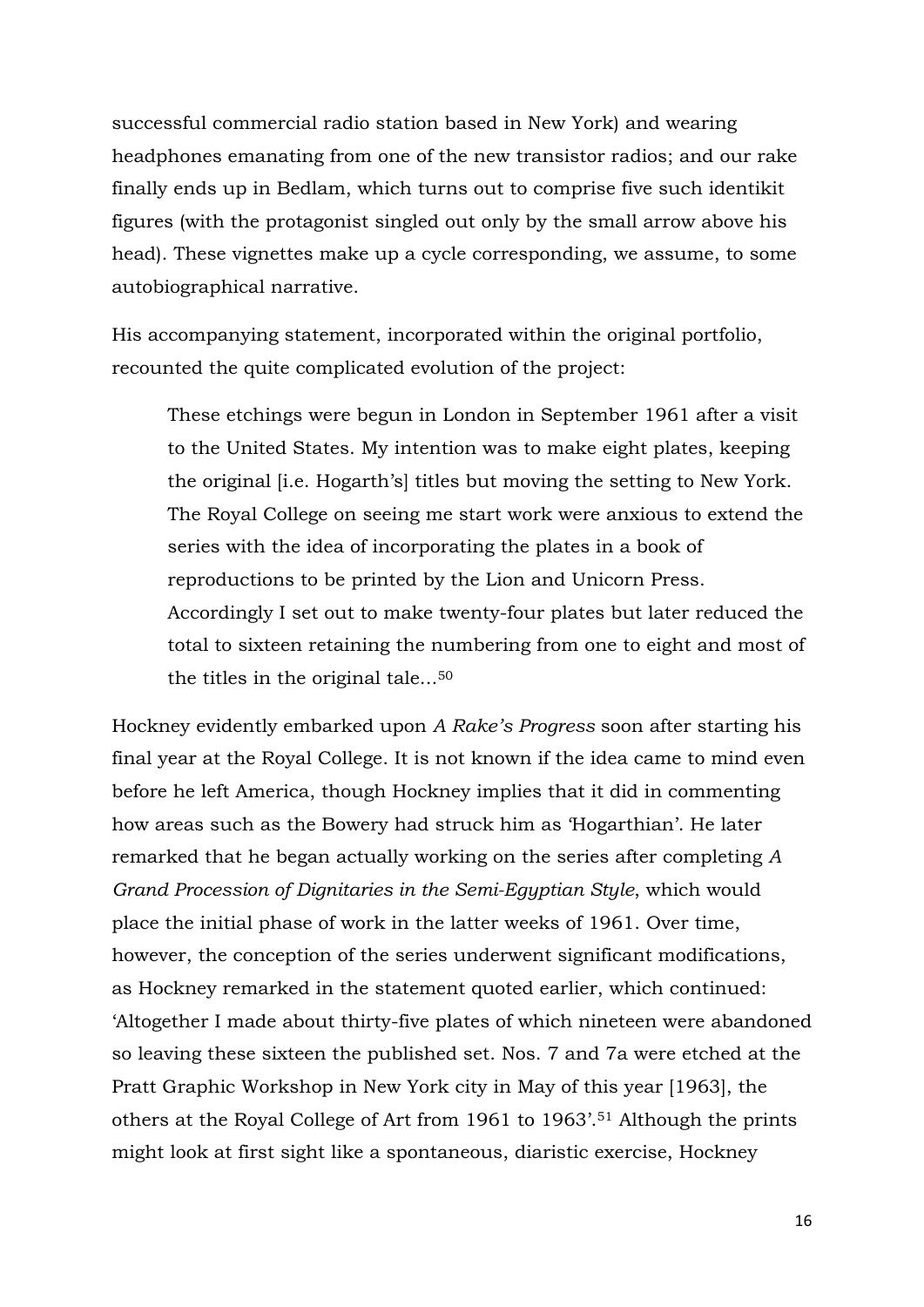devoted considerable time and effort to bringing *A Rake's Progress* to resolution. The treatment of individual scenes was distilled as work proceeded over that period of eighteen months to two years. The gulf between the initial and final states of *The Arrival* and *Start of the Spending Spree*, which happen to be known, are indicative of the general shift in his artistic idiom. <sup>52</sup> The clarity, economy and relative realism of the final works bring to mind paintings he executed in 1962 and 1963, such as *Picture Emphasising Stillness* and *Domestic Scene: Los Angeles*.

Such stylistic modifications reinforce the point that the eventual images in *A Rake's Progress* crystallised long after the events and experiences they depicted. Moreover*,* the series as a whole was carefully crafted, the prints possessing a notable aesthetic cohesion alongside their satisfying variety of theme and mood. Technically speaking, as in *My Bonnie Lies over the Ocean*, all sixteen prints combine passages of etching, played off against solid, unmodulated blocks of tone produced by the aquatint technique. A single element in each composition is printed in red, a visually arresting device. There is also a rough consistency across the plates in terms of the scale of the figures, and the visual balance between the diverse pockets of imagery that make up each scene and the expanse of blank paper. In addition to their narrative imagery, all of the final images include a prominent stamp giving the overall title, the place of execution (New York and London) and the date of the series (1961-2), with the specific title for each of the numbered plates then filled in by hand. The deliberate crudity of the stamps confers a folk art quality on the works, as opposed to the slickness and conventional signatures characteristic of fine-art printmaking.

The eventual series bears a more oblique relationship than is usually acknowledged to both of its ostensible points of reference. Hockney explained how the Royal College's intervention had diluted his original intention, which was 'to take Hogarth's titles and somehow play with them and set it in New York in modern times'. But what actual titles did he have in mind, as there is in fact no definitive titling for the Hogarths? Was he thinking, for instance, of the prints, or the suite of paintings in the Soane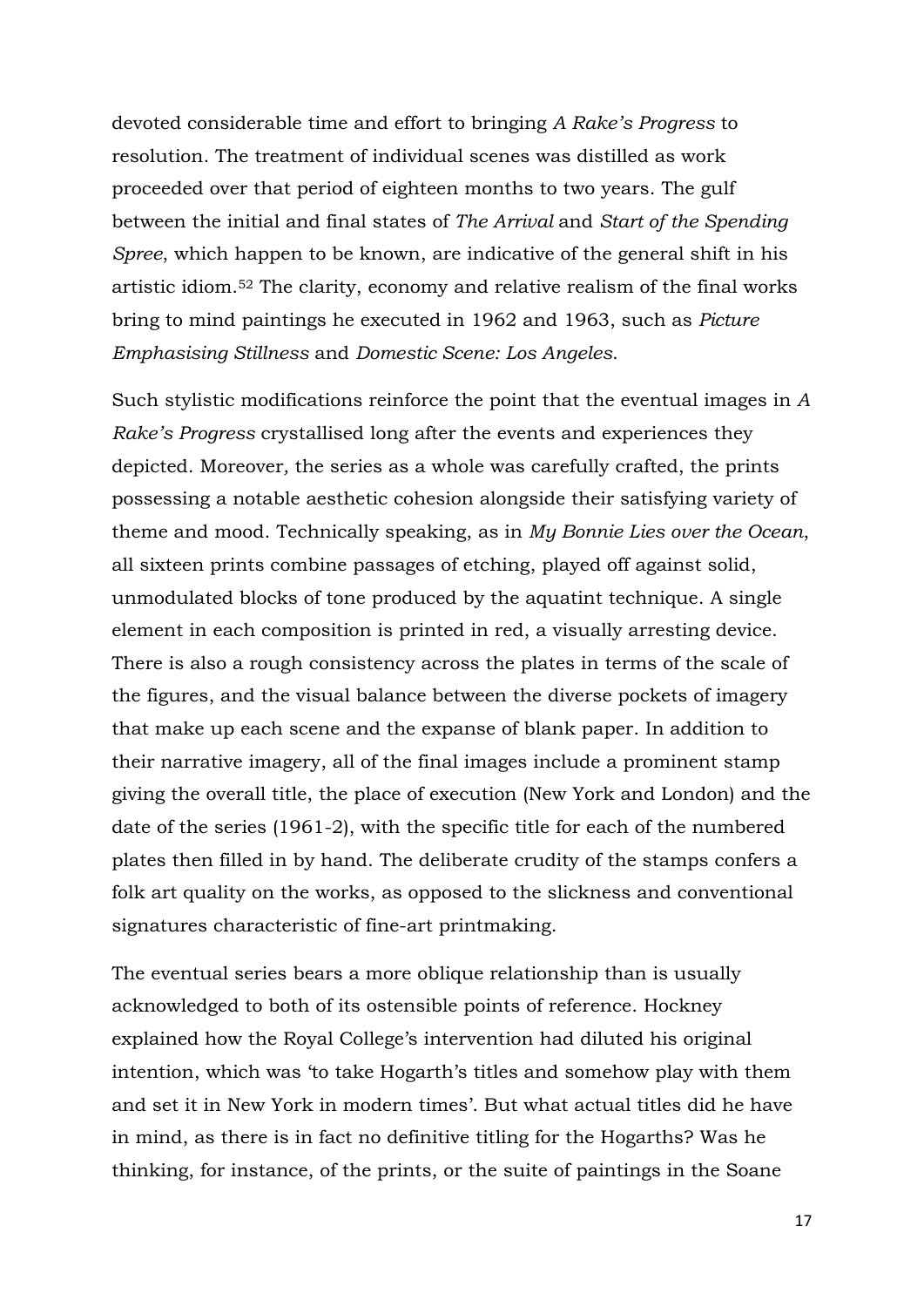Museum in London? In truth, Hockney's eventual sixteen titles on the prints correspond quite minimally to Hogarth's eight, despite his remark about his 'sixteen retaining the numbering from one to eight and most of the titles in the original tale'. The implication is that the Hockneys come in pairs, 1a and 1b etc, which together match each one of the Hogarths. Thus we might say that Hogarth's 'The Young Heir taking Possession' resonates with Hockney arriving in New York, to take up his spiritual inheritance, but more directly with his selling prints in 'Receiving the Inheritance' (figs 3-5). 'Surrounded by Artists and Professors' is presumably the equivalent to Hockney's more solitary experience of visiting Washington and viewing important cultural sites, such as the Jefferson and Lincoln monuments (entitled 'Meeting the Good People'), while the 'good people' theme is elaborated in attending the gospel concert, with is religious connotations. Thereafter any such rigorous pairing and numbering systems seem to dissolve. Perhaps Hogarth's brothel scene is the model for a much less dissolute visit to a bar, and for 'Disintegration', where he confronts an enormous glass of whisky, evoking a poster ad. 'The Arrest' for debt in the Hogarth is reimagined by Hockney as an expulsion from affluent society, under the heading 'The Wallet Begins to Empty'. 'Marries an Old Maid' is the scene recapitulated most directly. 'Scene in a Gaming House' seems not to be echoed at all, while Hogarth's 'Prison Scene' may be echoed in 'Cast Aside' but turns more literally into 'Viewing a Prison Scene' in a movie. 'Scene in a Madhouse' becomes, in Hockney's hands, the image of the young men listening to pop radio on their headphones, with 'Bedlam' as the writing on the wall, both literally and proverbially. Ironically, Bedlam, the dreaded prison in Hogarth's final print but subsequently a term evoking somewhere very noisy, takes the form of a strange, silent world, with everyone uniformly immersed in their private bedlam of the endless pop songs pumped out on commercial radio (fig 6-7).

Critics have been lured into reading into the Hockney series an equivalent to Hogarth's idea of a modern moral narrative, combining comic elements with an undeniably serious purpose. According to one typical commentary, Hogarth's 'themes are still found in Hockney's work, but he titles them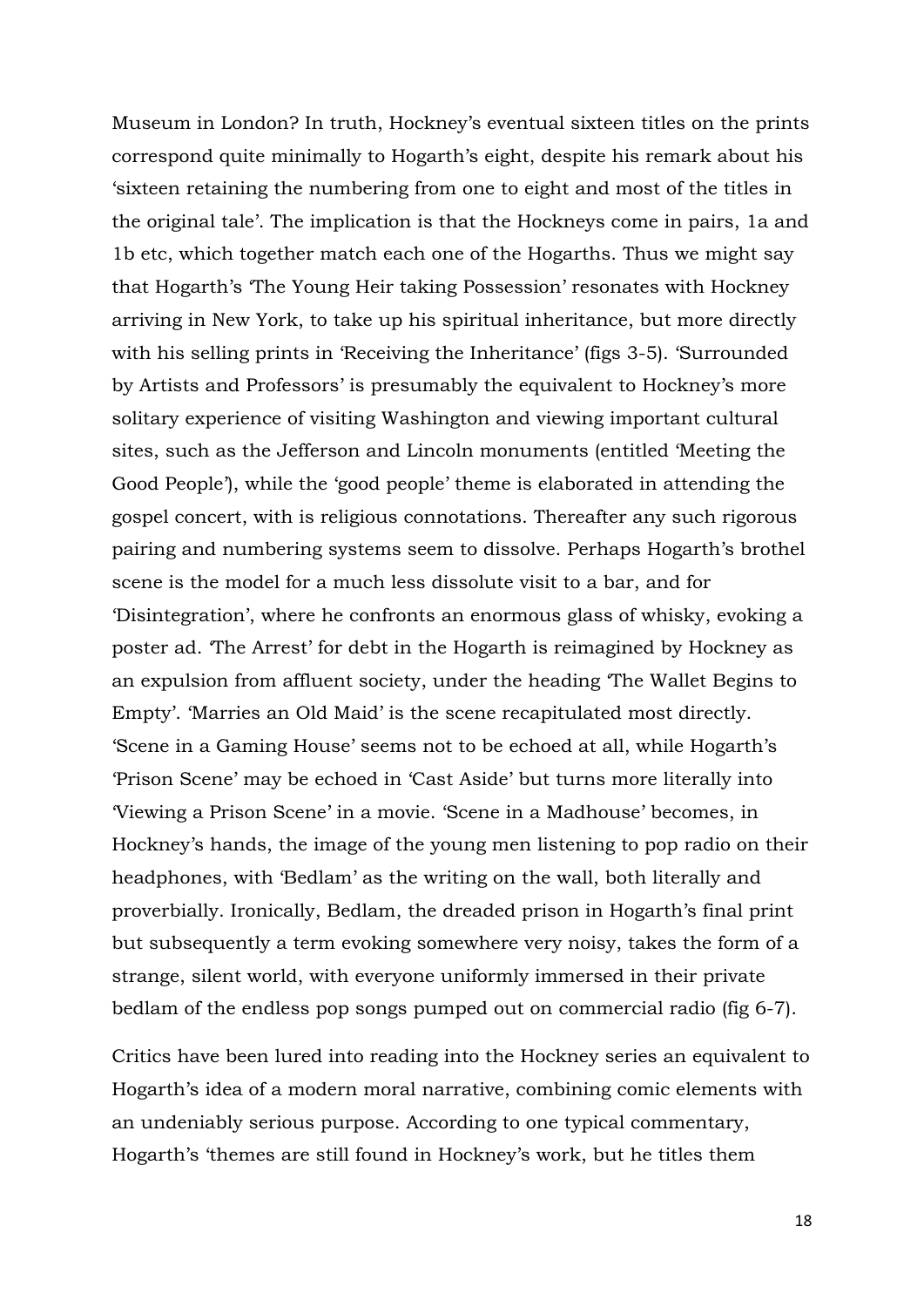differently and they do not serve to illustrate a moral tale, that of a Rake's downfall, but a social dilemma, the loss of individuality within a commercial society'.<sup>53</sup> Andrew Brighton ventured a more politicised interpretation. Whereas the Hogarths had projected 'a tale of squandered inheritance', Hockney recounts 'the adventures of a young meritocrat discovering the American good life'. Rather than madness, 'Bedlam for Hockney is to be among the mindless mass, the "other people". Bedlam is the masses and mass culture – ears plugged into swinging WABC. The ticket needed to join "the good people" is a full wallet…'. <sup>54</sup> For Jonathan Weinberg, in a similar vein, 'the seduction of American consumer culture and its possible corrupting effects are at the centre of David Hockney's *A Rake's Progress*'.<sup>55</sup>

Such moralistic readings seem out of kilter with the playful feel and disconnected narrative structure of the series. Any trigger deriving from New York's 'Hogarthian' underbelly is certainly not visible in the completed work. Indeed, an alternative reading of the underlying, programmatic 'message' of the series might be that the joys and sorrows of the contemporary world are a good deal less intensely felt, more standardised, banal and passive, than those confronted by Hogarth, a very contemporary artist in some ways, but one whose mindset was rooted in traditions of Christian morality and tragic aesthetics that had now come to seem dated. The Hockney figure inhabits the very different notion of being a rake, or rakish, that had come to prevail in more recent times, lacking the monstrous, immoral connotations of earlier conceptions, and understood more as a youthful 'rebel without a cause'. Hockney was asserting, we might say, not just that modern life had moved on, but also that the prevailing conditions of artistic practice in 1962 were very different from how such things stood in 1735. Rather than the viewer being instructed what to think and feel, now 'you have to interpret it all'. Art, we infer, has shed its didactic purpose, and become a vehicle rather for the exercise of playfulness on the part of both artist and viewer. The inclusion of the sets of stairs and the serpent's head in different scenes might even be taken to introduce reference to the well-known board game 'Snakes and Ladders', reinforcing the implication that the individual's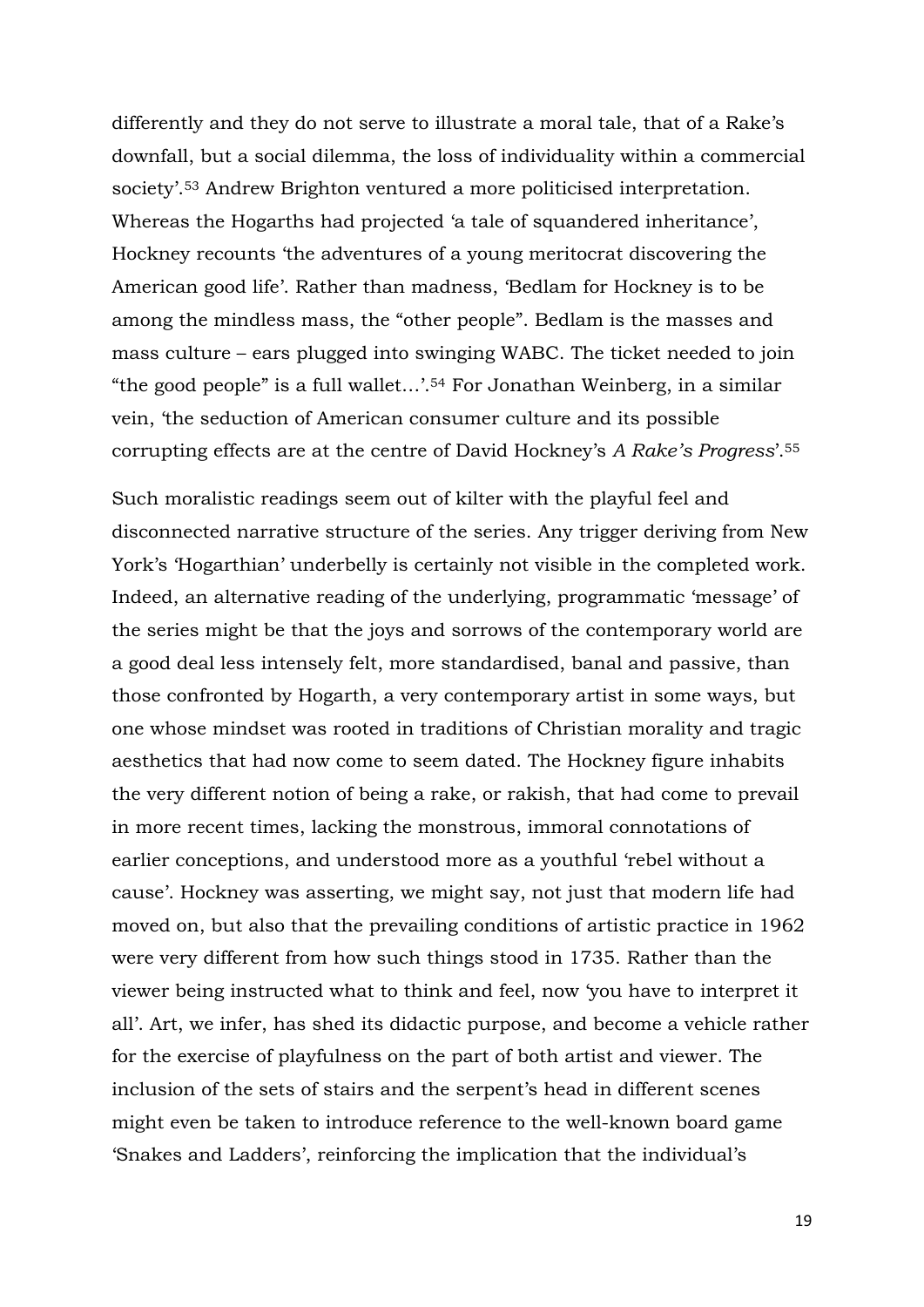progression through life may have as much to do with the throw of the dice, or luck, as with character and moral choice. An interest in the diagrammatic imagery of board games is again paralleled in Boshier's current work.<sup>56</sup>

Hockney's own departures from the original may have been encouraged by a familiarity with the several other modern adaptations of *A Rake's Progress*. These had included a 1935 ballet, with sets by Rex Whistler; a 1945 film starring Rex Harrison, with the story loosely transposed to modern London; and most famously the 1951 Stravinsky opera, with libretto by W.H. Auden and Chester Kallman, which retained the eighteenth-century setting but significantly modified Hogarth's narrative. Such works might at least have reinforced Hockney's impulse to take the Hogarths as a springboard for spinning a personal variation. In his case, the relationship with the eighteenth-century model could be compared to that between *My Bonnie lies over the Ocean* and its folk song source, which served as a pretext for depicting, with suitably parodic and wry detachment, what we take to be his revelation of his personal experiences and feelings. Indeed, the artistic references could be taken to insert a British cultural filter between artist and subsequently viewer and a set of experiences that must, in the early 1960s, have seemed exotic and quintessentially American, such as skyscraper architecture, concerts of gospel music, political rallies given over to registration rather than social policy, funeral display amongst the black community, transistor radios, big and bold adverts, jogging, and gay bars. It is more compelling to view the Hogarths as giving Hockney licence to depict modern life, over a sequence of images, rather than stimulating him to project his own version of a didactic narrative.

The Hockneys are also remote from the elaborate artistic language of the eighteenth-century prototypes. Viewing *A Rake's Progress* in purely aesthetic terms would surely not bring the example of Hogarth to mind. In the very first book-length treatment of Pop Art (1965), Mario Amaya's already noted:

These etchings have little to do with Hogarth, despite their title, except that they come from the same English fondness for social satire. They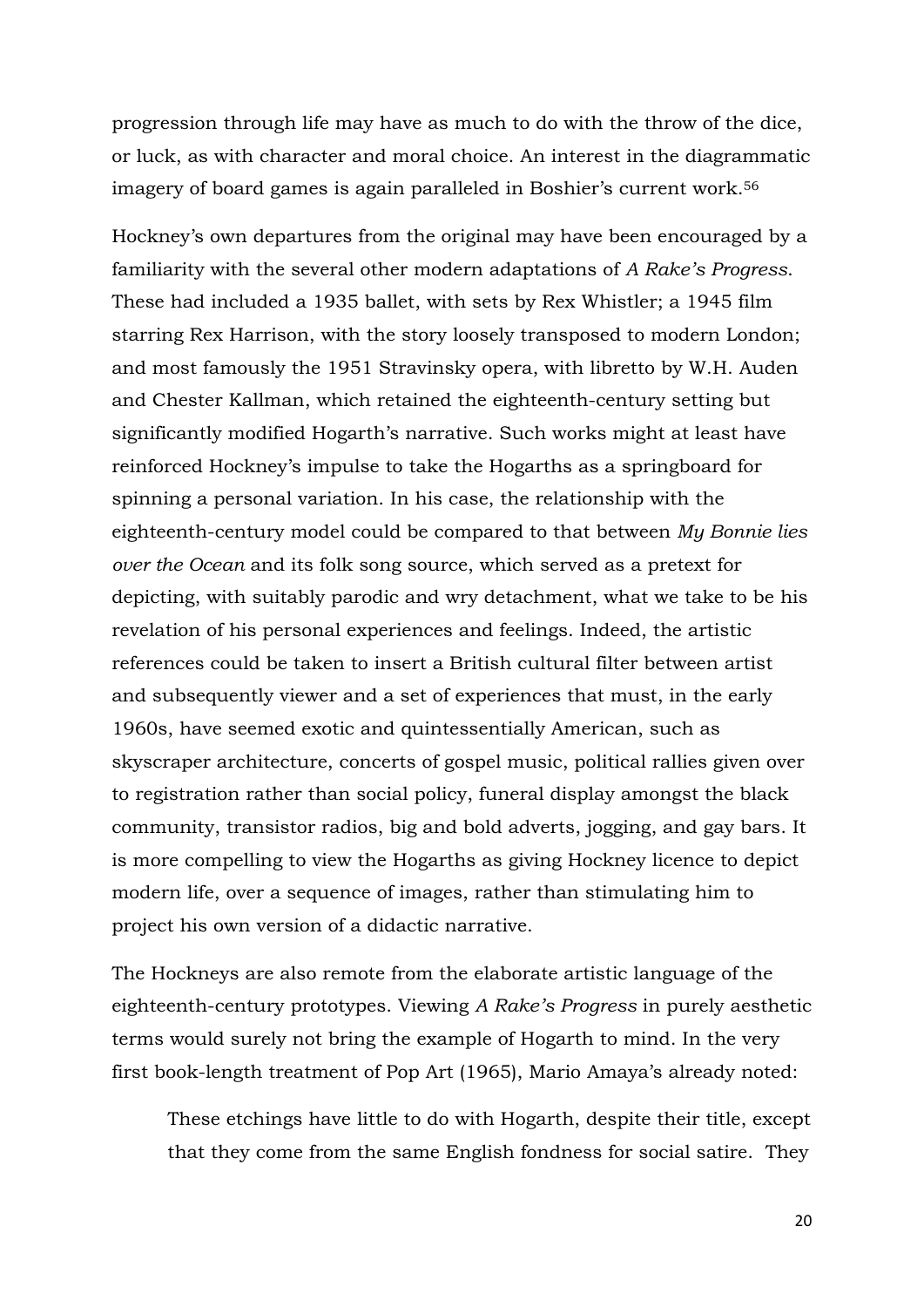are related more to the inventive freedom of style in the traditional English lampoon-caricature, which goes back to Gillray, Spy and others. Thus Hockney seems to have returned to a type of satire which Lawrence Alloway considered the first truly popular art...<sup>57</sup>

Other points of reference also seem relevant. One might see a general stylistic and technical debt to printmaking by Picasso such as the Vollard Suite, where line drawing is sometimes combined with aquatint. But Hockney's faux naïve figure style, with variations of scale indicating narrative importance, and the use of simplified architectural features as settings for the figurative action, seem more closely to reflect his documented enthusiasm for early Renaissance art, especially the work of Duccio. Thus we might discern an echo in Hockney's first scene of the composition of *Christ's Entry into Jerusalem*, as devised by Duccio for the *Maestà* altarpiece. The schematic perspective of the table and inconsistent scale of the figures evoke scenes such as *The Last Supper* from the same source. Equally the discarded Hockney image of 'There will never be another like it' is strikingly reminiscent of Duccio's depiction of the Angel sat on the tomb announcing the Resurrection to the Three Maries.<sup>58</sup> Likewise, we might note a distant echo of the *Expulsion from Paradise* theme, as depicted by an artist like Fra Angelico, in Hockney's depiction of the wallet beginning to empty, while the tree in 'The Seven-Stone Weakling' looks to have migrated from an early Renaissance picture.<sup>59</sup> The story-telling dimension of such Old Master religious art was compatible, of course, with Hogarth's secular morality tale, while the stylistic reference to the Italian 'Primitives' reinforces the characterisation of the Hockney/rake figure as a wide-eyed innocent.

*A Rake's Progress* has been seen to incorporate reference to the work of one of the first British artists to look back to 'pre-Raphaelite' artistic models, and also the single pre-twentieth-century British figure who spoke most compellingly to his successors of the modern period, namely William Blake.<sup>60</sup> In the opening image, for instance, the reference to the Flying Tigers airline, an American cargo carrier which Hockney doubtless spotted at New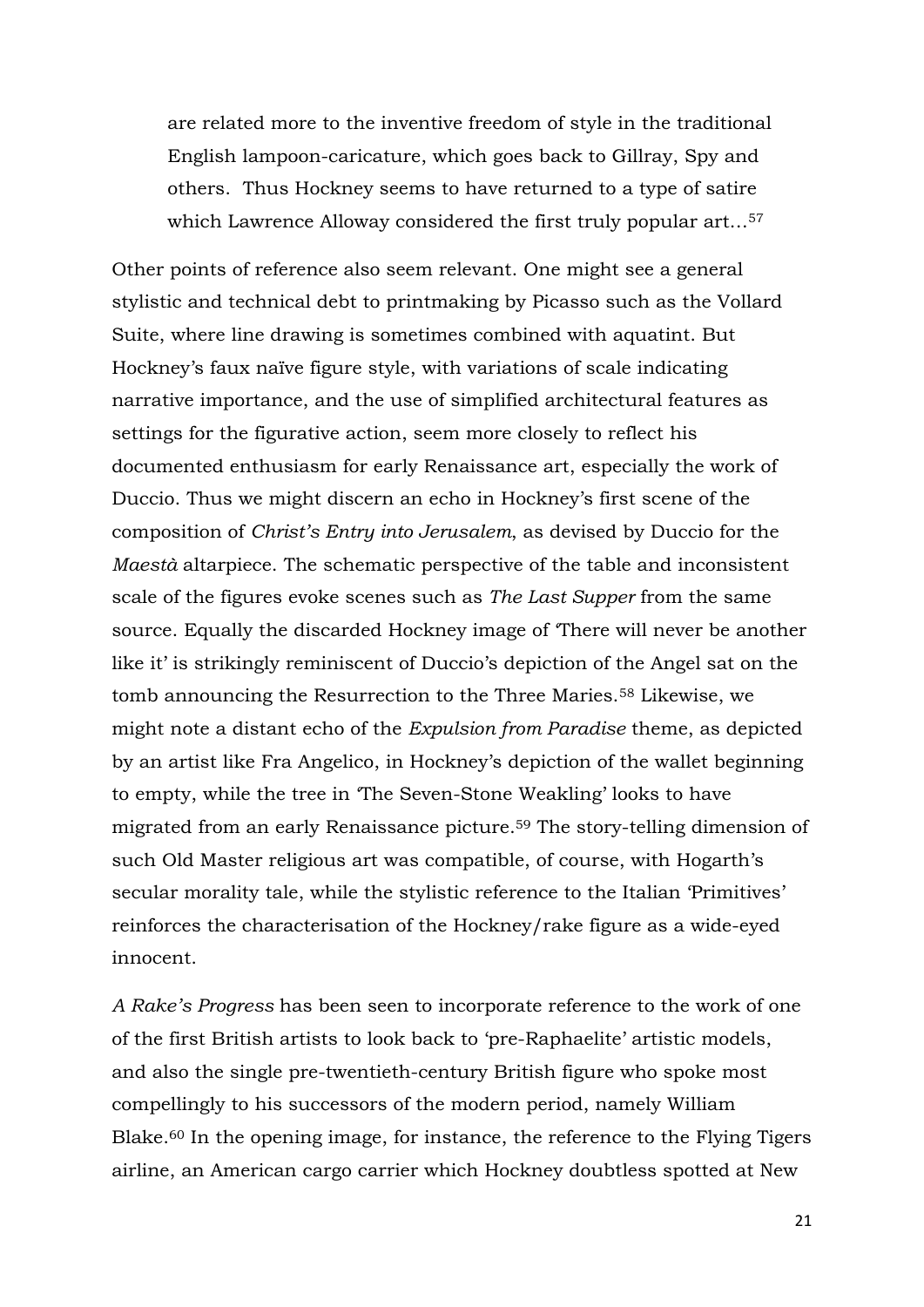York airport, takes on the Blakean resonance of 'Flying Tyger'. The engagement here and elsewhere with Italian art of the fourteenth and fifteenth centuries also emphasises continuities between Hockney and Stanley Spencer, an obsessive fan of Renaissance art whose own work Hockney had admired since his Bradford days and would continue to revere. <sup>61</sup> In relation to *A Rake's Progress*, we might wonder whether Hockney was thinking at some level of Spencer's account of his own quotidian experiences as a hospital orderly, and then at the front in Macedonia, in the rectangular scenes incorporated at the lower register of the great Burghclere Chapel decoration. The subsequent visit that Hockney and Patrick Proctor paid to Spencer's major masterpiece in Wiltshire, which had passed into the ownership of the National Trust, is documented by their signatures in the Visitors' Book.<sup>62</sup>

The idea that Hockney's art was shaped to some degree by a sense of British roots is reinforced by the general aesthetic affinities visible in the etchings with the work of Christopher Wood, which provided another model for a seemingly naïve mode of figuration, devoted to scenes of unspoilt existence in Cornwall and especially in Britanny. Renewed awareness of Wood's work in the London art world was prompted by an important exhibition at the Redfern Gallery in early 1959, which also generated a substantial illustrated publication. Beyond his artistic appeal, Wood surely exemplified for Hockney how an artist might project ease with his homosexuality, as apparent in Wood's portraits, male nudes and, above all perhaps, in his painting *Nude Boy in a Bedroom* (1930), a rear view depiction with implicit sexual resonances, that strikingly foreshadows Hockney's own distillation of homosexual desire in a work such as *Peter Getting out of Nick's Pool* (1966).<sup>63</sup>

Hockney's personal experiences during those two to three months in America is the second terrain to which the etchings might be said to make only oblique and selective reference. *A Rake's Progress* may give off the general impression of being a travelogue, but the artist himself 'disclaimed that the tale was autobiographical. "It is not really me. It's just that I use myself as a model because I'm always around"'. 64 One occasional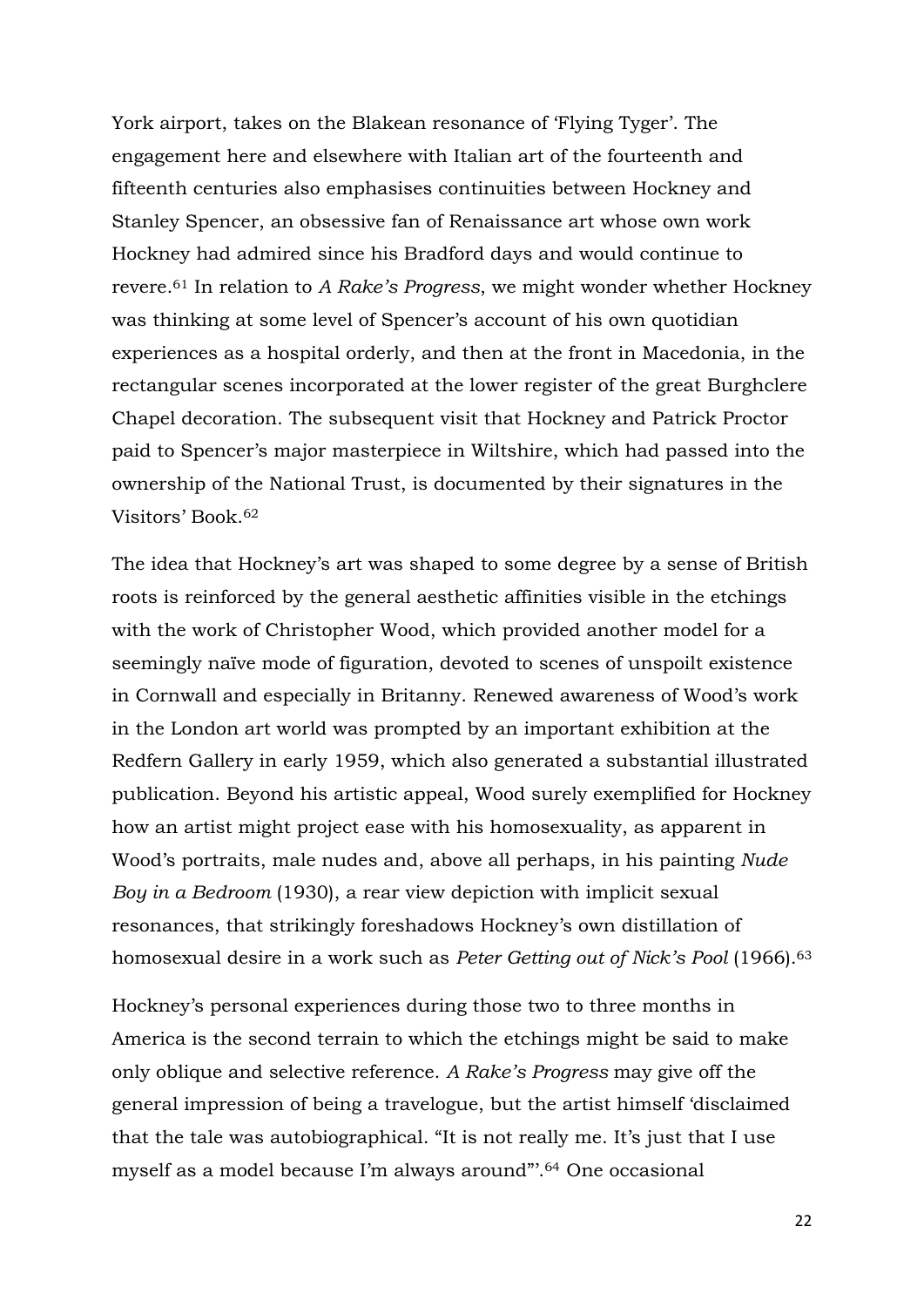determinant was finding equivalents to the scenes chosen by Hogarth to describe the rise and fall of Tom Rakewell. But we might note, too, the absence of all manner of experiences that doubtless came his way, such as visiting tourist and architectural sights like the Empire State Building, which he mentioned as on his list to Kitaj, or travelling on the subway. 65 Snapshots capture Hockney's visit to Coney Island with his artist friend Billy Apple.<sup>66</sup> His most recent biographer records that Hockney took part in an anti-nuclear march in Greenwich Village.<sup>67</sup> Less surprisingly perhaps, the activity of looking at art does not feature in *A Rake's Progress*. There is the reference to meeting William Liebermann and selling the prints. But we can assume that Hockney spent a good deal of his time going round the galleries of New York that summer, possibly accompanied by Berger and Amacker. In July Hockney reported to his family that 'the museums here (and there are plenty of them) are quite marvellous and will take some time to absorb'.<sup>68</sup> Hockney has stated that Claes Oldenburg was the only American contemporary artist he actually met on his trip, when the future Pop artist happened to be installing his ground-breaking 'papier mache shirts and ties' at the Green Gallery.<sup>69</sup> The group show in question opened in September so the encounter occurred towards the end of Hockney's stay.<sup>70</sup> Otherwise, we know next to nothing, from the etchings or any other source, about Hockney's engagement with the New York art world.

Such a prolonged stay doubtless yielded a plethora of experiences and artistic ideas. Future research may establish the additional motifs Hockney had contemplated for *A Rake's Progress*, before he decided to edit the series down to the sixteen images. But, in its final manifestation, the series focusses upon a miscellaneous selection of the entertainments and amusements on offer in the city, strung together into a loose storyline. Overall *A Rake's Progress* comes across as an amusing fiction, one might almost say fairy story, of the adventures of a young Englishman in New York who ends up going native. The Hockney figure who is Tom Rakewell's successor has fun, gets around, spends a bit too much on shopping, drinks a bit too much, and succumbs to the lure of mass culture when he gets low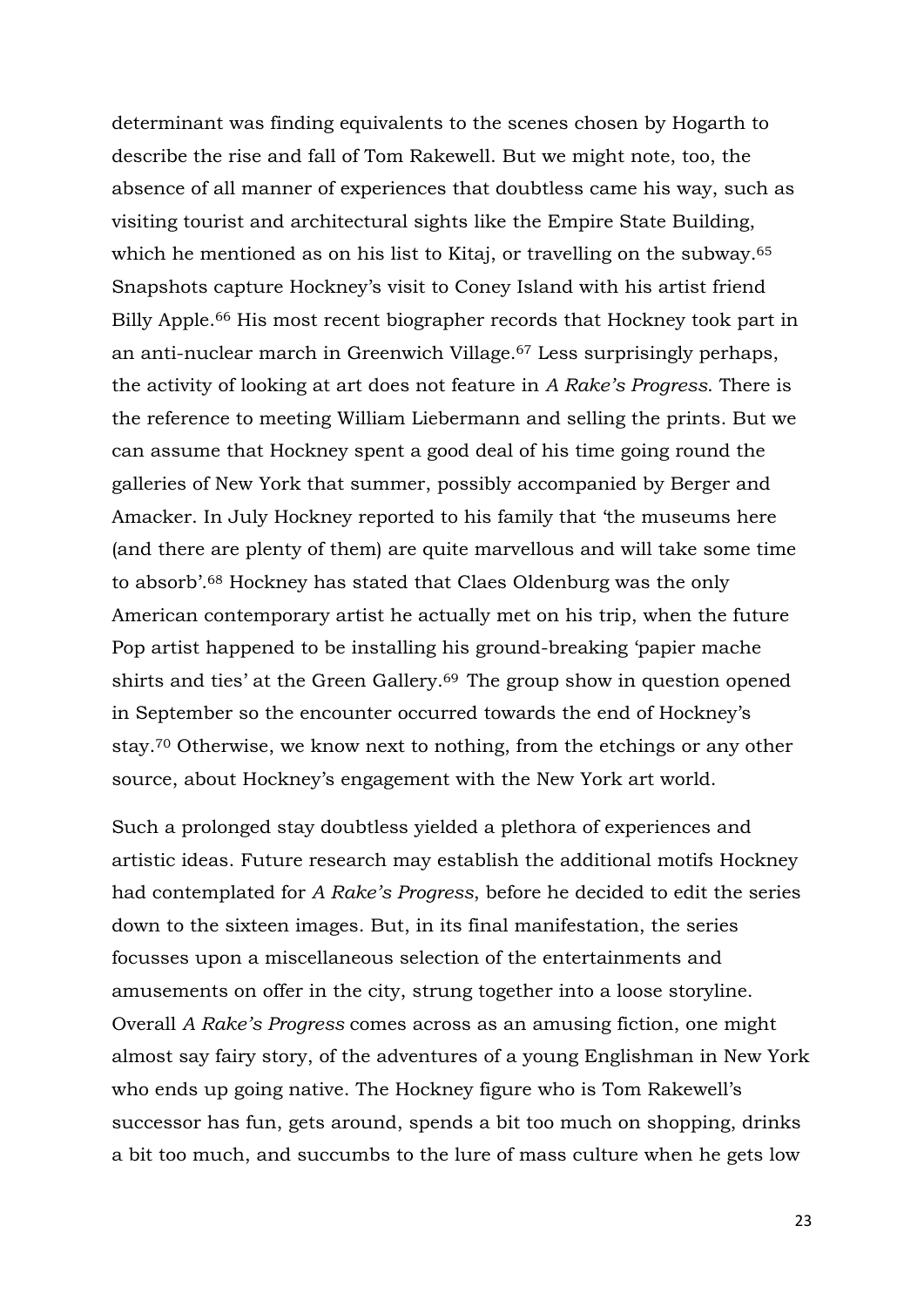on funds. But nothing too terrible or traumatic happens. As a droll tale of a young man having to shed his fantasies and come to terms with more mundane realities, *A Rake's Progress* brings to mind not so much the historical Hogarth as the contemporary *Billy Liar*, the highly successful novel from 1959 by Hockney's fellow Yorkshireman Keith Waterhouse.<sup>71</sup>

In sum, neither the Hogarthian rake nor the autobiographical narratives take one very far in pinning down the genesis and aesthetic character of *A Rake's Progress*. It may be, rather, that both served rather as armatures for artistic invention, enabling Hockney to channel his engagement with the contemporary cultural scene. The assimilation of American popular imagery was, of course, an emerging and provocative artistic strategy in New York at the time of his visit. In that context, it is likely that Hockney took back with him to London not just personal memories and drawings, but also a cache of magazines, catalogues and images that could then function as visual aids when devising episodes for inclusion in *A Rake's Progress*. 'Disintegration' is a fairly literal adaptation to a 1960 advert for Bellows Whisky. 'The Start of the Spending Spree' likewise refers to adverts for Clairol, a product heavily and successfully promoted at this time to women, which Hockney (like his American friends and also Billy Apple) had started using, inspired by the famous slogans to the effect that blondes have more fun. Again, subsequent investigations may establish specific sources in popular visual culture for elements in other scenes.

One undoubted derivation indicates the breadth of Hockney's visual resources. The image 'Death in Harlem' seems the least explicable as an autobiographical episode during his trip, beyond implying he had paid a visit to Harlem. The artist subsequently connected his idea to a photograph by Cecil Beaton, an early collector of his work. <sup>72</sup> But, on visual grounds, one could more readily envisage a point of departure in one of the many such photographs produced by James van der Zee for Harlem funeral parlours. Van der Zee had been a significant figure in the Harlem Renaissance during the interwar period, and admiration in the New York art world culminated in the publication of *The Harlem Book of the Dead* (1978). Indeed, it transpires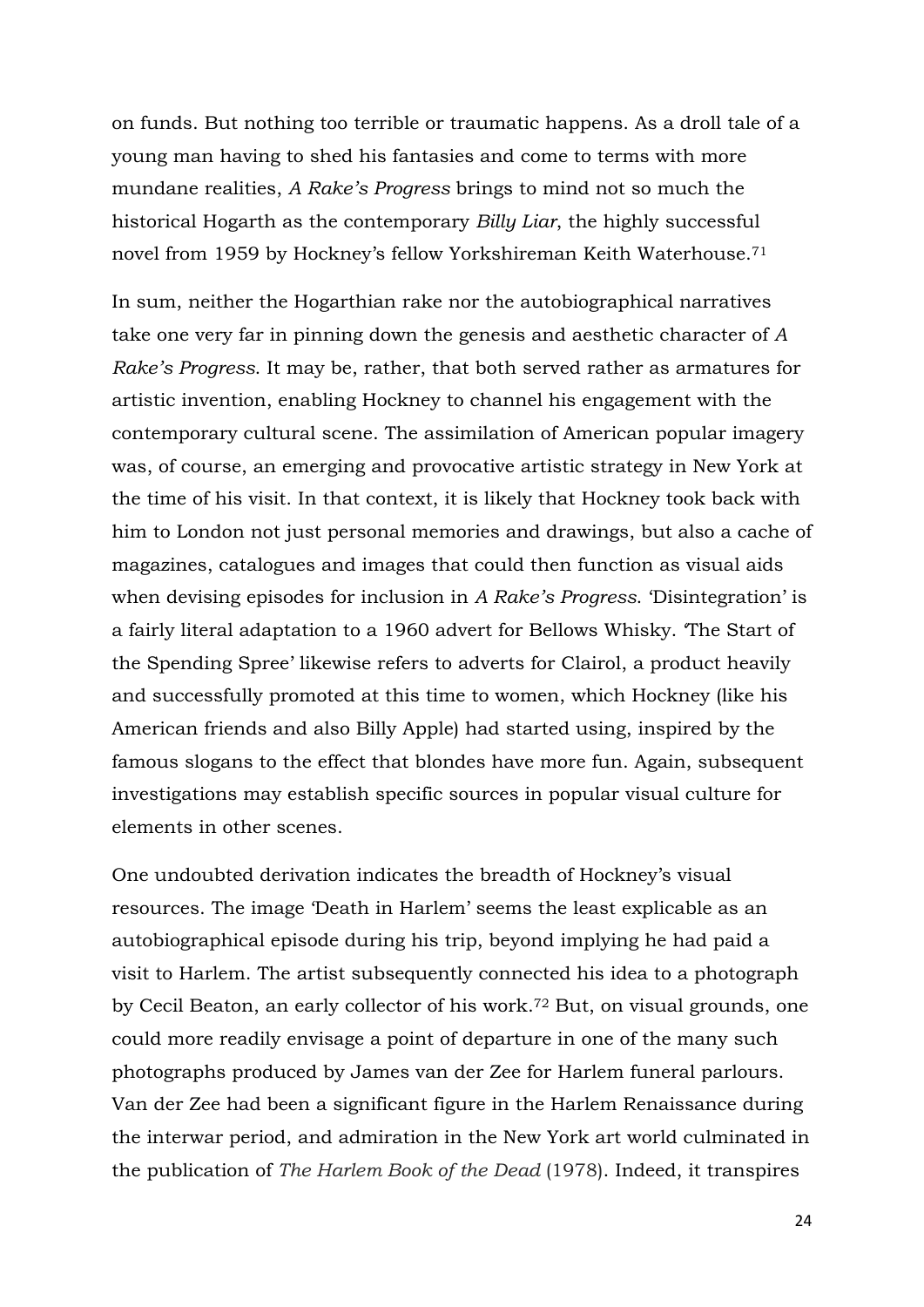that Hockney's particular source for his print was actually encountered in Beaton's 1938 illustrated book about New York, accompanied by the same caption 'Death in Harlem', although Van der Zee is not identified by name as the creator of the image (figs. 8-9).<sup>73</sup> Since many of the illustrations are indeed Beaton's own photographs, Hockney's conflation is hardly surprising. More generally, he was fascinated no doubt by Beaton's account of Harlem as 'a negro reservation in a white man's city', with its own vibrant homosexual and 'drag' culture.<sup>74</sup>

On another level, we might suppose that the culture of experimental printmaking that he encountered at Pratt encouraged the general notion of a series or portfolio, as both an aesthetic and marketable proposition. The models offered by figures like Dine and Newman were noted earlier. The comparison between *My Bonnie Lies over the Ocean* and *Melancholy Breakfast* established the possibility that Hockney was also aware of the *Stones* portfolio. Hockney's etchings *A Rake's Progress* are more purely visual, and employ quite different techniques, but it is worth considering the possibility that, at some level, the informal designs and fragmented imagery in the Rivers/O'Hara collaboration may have been a catalyst for Hockney's own conception of a multi-print cycle. If Hockney's work is viewed as less homage to than parody of Hogarth's rake narrative, then we might see loose parallels with the literary work of his British contemporaries such as Bradbury, for whom parody was a persistent strategy, and indeed with the wider burgeoning of satire associated with 'Beyond the Fringe', Peter Cook's Establishment club, and the launch in 1961 of *Private Eye*. Wit and irreverence were in the air in the early 1960s. But, in a different way, this was also a feature of avant-garde culture in New York. We might align Hockney with Rivers's tongue-in-cheek appropriation of a revered historical model in his painting *Washington Crossing the Delaware* (1953, followed by a more abstracted 1960 variant), or with the work of a poet, Frank O'Hara, whose major creations, according to Marjorie Perloff, 'follow Romantic models, but he almost always injects a note of parody, turning the conventions he uses inside out'.75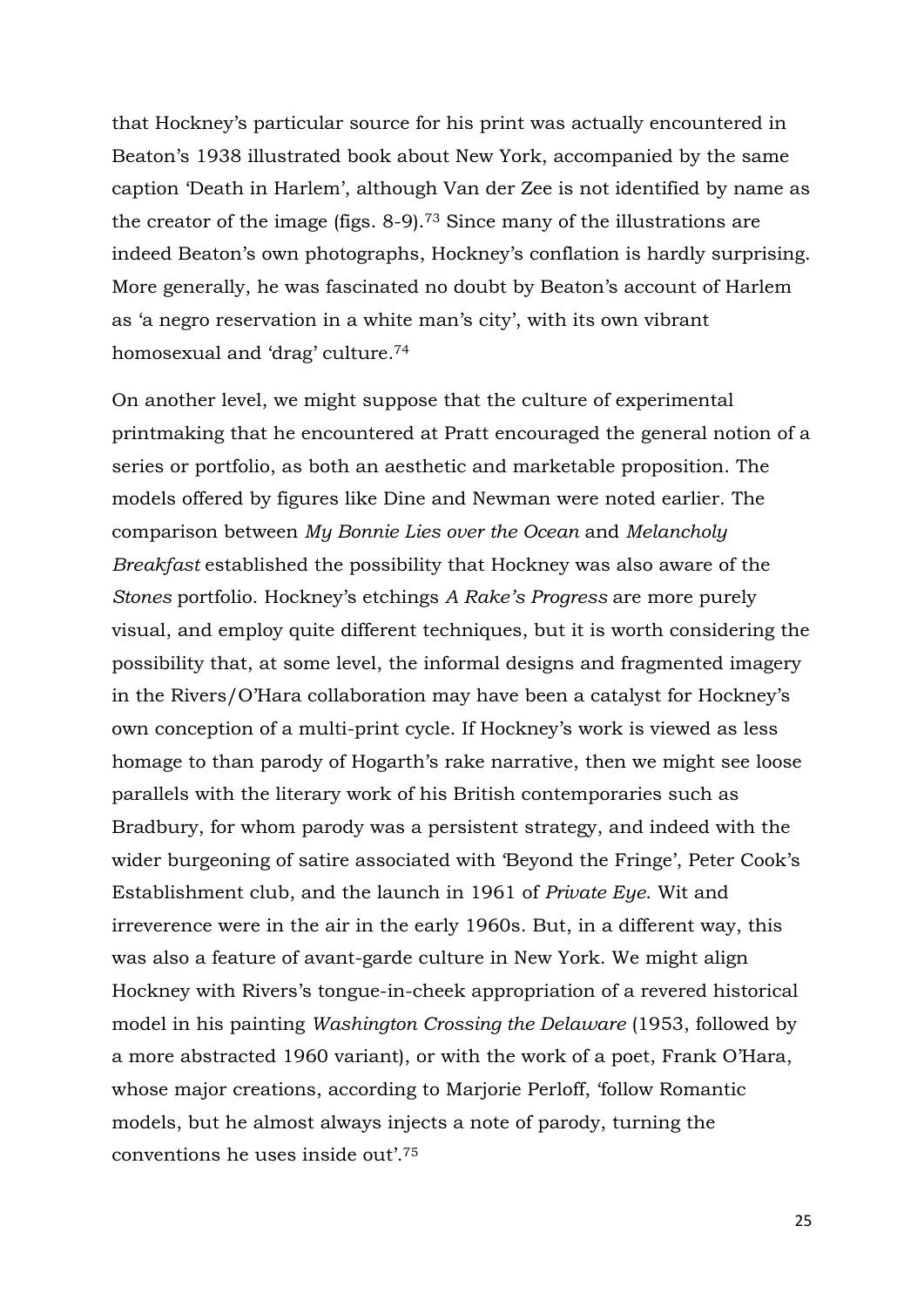The autobiographical mode of *A Rake's Progress* was likewise in tune with a current sensibility in America. In advising Hockney to make art that related to his own life and personal commitments, Kitaj was in effect relaying the aesthetic programme that O'Hara had developed for his poetry in the late 1950s. The short text by the poet in *The New American Poetry* offered an account of his poetic that would surely have resonated with Hockney, if he indeed encountered it: 'I am mainly preoccupied with the world as I experience it… What is happening to me, allowing for lies and exaggerations which I try to avoid, goes into my poems... It may be that poetry makes life's nebulous events tangible to me and restores their detail; or conversely, that poetry brings forth the intangible quality of incidents which are all too concrete and circumstantial'.<sup>76</sup> The sentiments match the informal, highly concrete tenor of O'Hara's poetry, exploring the transient play of sensations, emotions and fantasies provoked by life in the city. This culminated in the conversational tone of the so-called 'lunch hour poems', composed during his breaks while working at MoMA. If we were seeking more specific links to O'Hara in *A Rake's Progress*, we might note how the fifth plate, with the Clairol allusion, recalls the 1959 poem 'Rhapsody', in which the poet makes a characteristic transition from the mundane, and the New York street indelibly associated with the advertising industry, to wondrous revelation:

515 Madison Avenue door to Heaven? Portal stopped realities and eternal licentiousness.<sup>77</sup>

Could it even be that, in developing the 'Death in Harlem' image from the photograph in Beaton's book about New York and so injecting a note of pathos into the series, Hockney was taking bearings from of one of the most wonderful of O'Hara's 'I do this, I do that' poems, as his approach has been caricatured? 'The Day Lady Died' was another of the poems included in the 1960 *New American Poetry* anthology. Like *A Rake's Progress* it is replete with numbers and capitalisations, as well as humdrum everyday experiences, until it reaches its poignant conclusion prompted by seeing a newspaper reporting the death of Billie Holliday: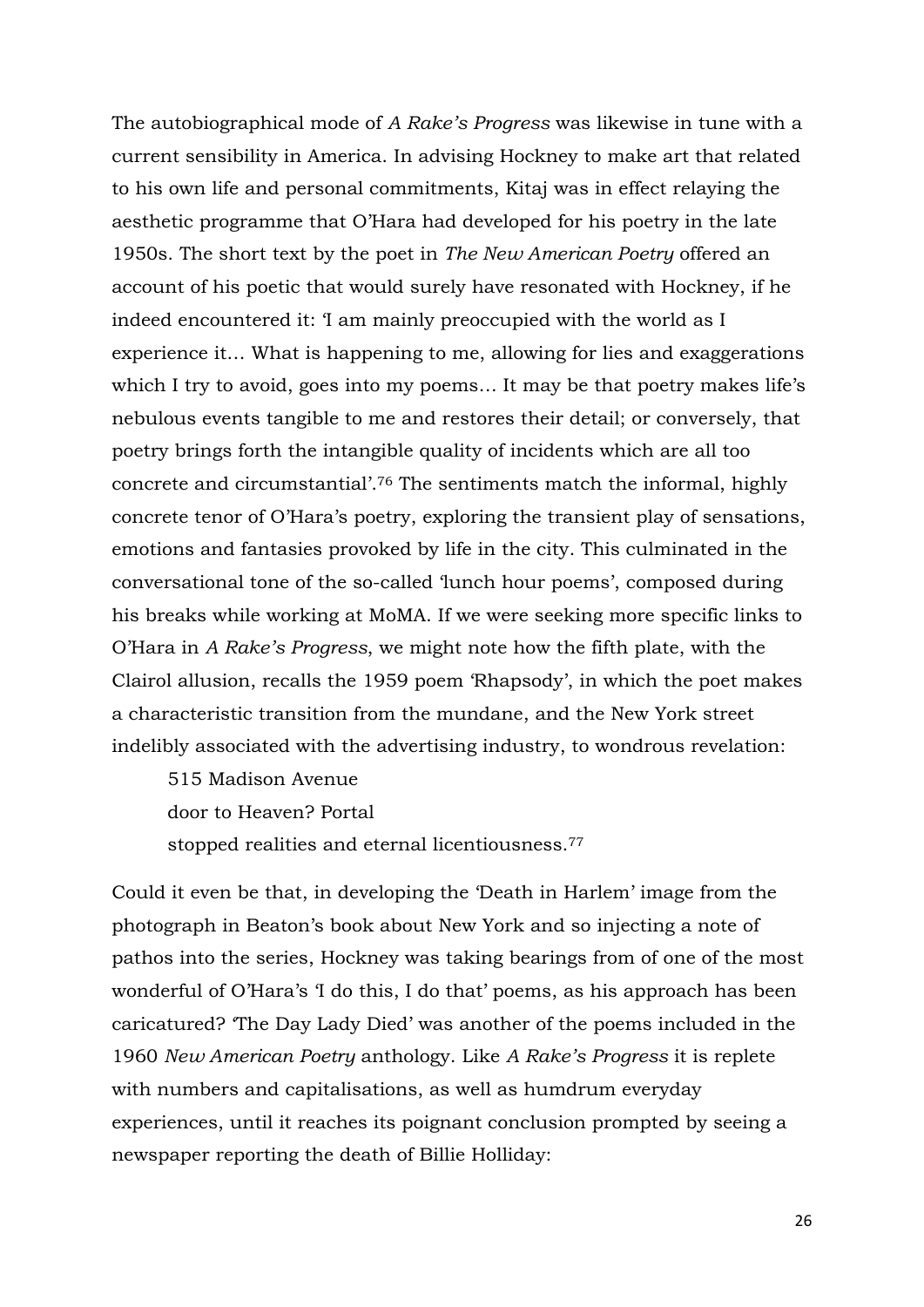… for Mike I just stroll into the PARK LANE Liquor Store and ask for a bottle of Strega and then I go back where I came from to 6th Avenue and the tobacconist in the Ziegfeld Theatre and casually ask for a carton of Gauloises and a carton of Picayunes, and a NEW YORK POST with her face on it

and I am sweating a lot by now and thinking of leaning on the john door in the 5 SPOT while she whispered a song along the keyboard to Mal Waldron and everyone and I stopped breathing.<sup>78</sup>

Even if positing that link goes too far, we can sense a pronounced affinity between Hockney and a poet whose work was self-evidently autobiographical, but whose ambitions, according to Marjorie Perloff, were remote from Romantic confessionalism: 'the poet does not use the poem as a vehicle to lay bare his soul, to reveal his secret anxieties or provide autobiographical information...'.<sup>79</sup> For James Breslin, likewise, 'rather than struggling to recover a lost core of identity, O'Hara creates a theatricalized self that is never completely disclosed in any of its "scenes"'.<sup>80</sup> Those accounts sound congruent with the outlook elaborated in Hockney's *A Rake's Progress*. The idea of making a work about fragments of everyday experience, conveyed in a light and, so to speak, conversational tone, brings to mind O'Hara's aesthetic. Hockney too cultivated a superficially autobiographical mode, but with everyday activities and imagery serving to keep at a distance any deeper psychic preoccupations or any notion of a core underlying self. Like O'Hara's work, his series of images projects the sensibility of a latter-day flaneur, a notion that has become pervasive to the point of cliché in accounts of homosexual cultural life during the postwar decades.

The attempt here to complicate our understanding of Hockney's *A Rake's Progress* has yielded several paradoxes. On the face of it, the work projects an Englishman's vision of New York, filtered through an English artistic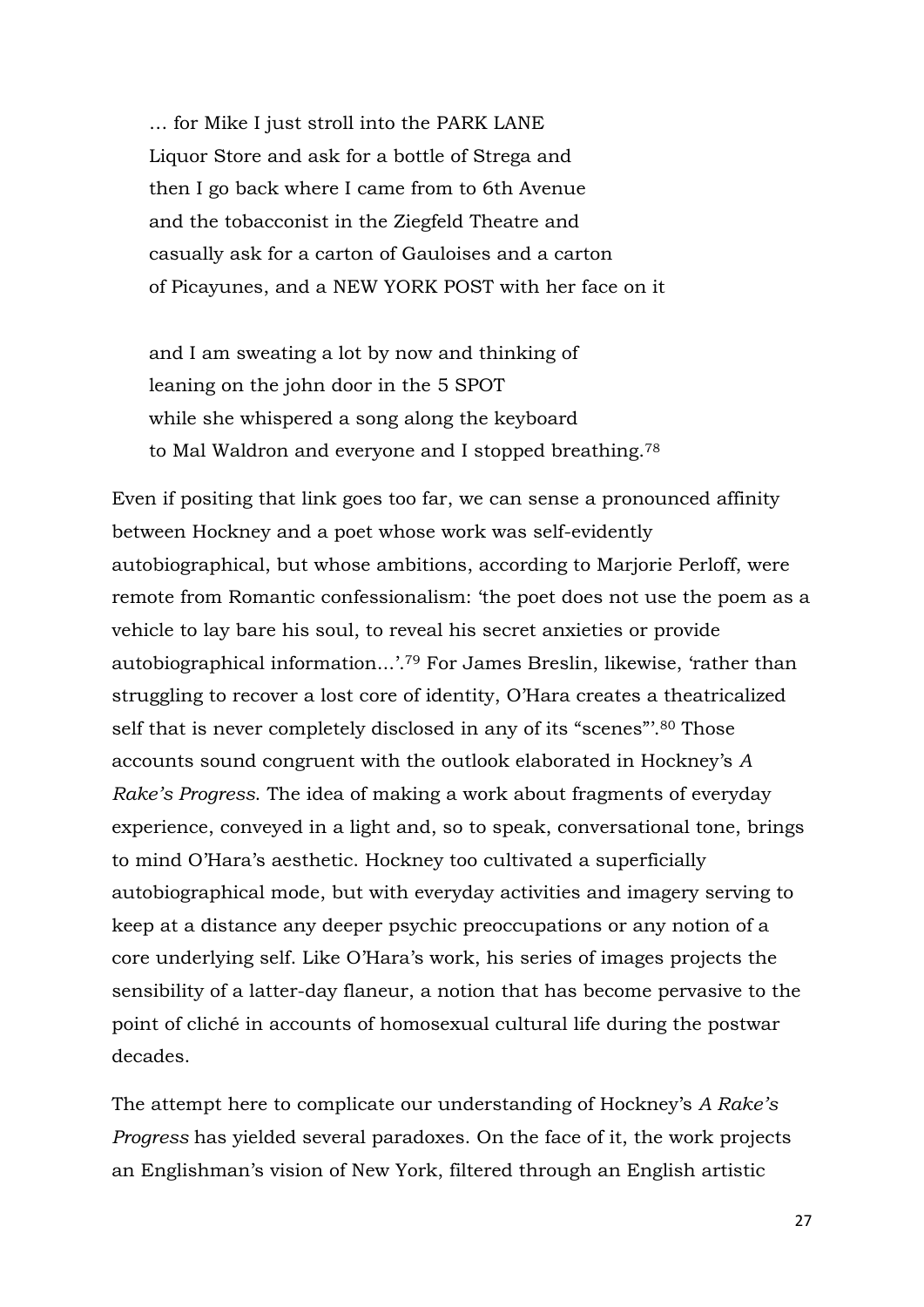paradigm. Yet it also seems illuminating to view *A Rake's Progress* as presenting, in Hockney's own artistic terms, a parallel to, perhaps emulation of, the inconsequential, playful, parodic manner elaborated in the work of stalwarts of the New York gay scene such as Rivers and O'Hara. An aspiration to produce work in this contemporary idiom may have been a primary catalyst, which subsequently became overlain with multiple decisions about what episodes to depict, within narrative frameworks implying both an autobiographical sequence and the fictive rise and fall of Hogarth's unfortunate rake, and about the artistic language that would impose aesthetic coherence on the project. By that reckoning, it was contemporary American culture that in some sense prompted Hockney to conceive a work which also came to encapsulate a self-consciously British sensibility, in its Hogarthian resonance, affinities within earlier British modernism, generally 'literary' character, and air of ironic detachment. Equally, American models in art and literature may have encouraged him to develop a graphic project that was muted in its iconographic allusions to the artist's sexuality, compared with the frank and polemical paintings he had been producing in the relative seclusion of his personal space at the Royal College of Art, but that nevertheless articulated a homosexual aesthetic through its artistic and literary citations and through its generally 'camp' tone, a term previously current in gay subculture but famously launched into high-brow critical discourse by New York critic Susan Sontag in 1964.<sup>81</sup> I may have overstated the concrete connections and possibilities of 'influence', but the American aesthetic affinities of *A Rake's Progress* are unmistakable. By way of one final incongruity, we might note that the print series narrates the declining fortunes of the fictive Hockneyesque figure, but as an artefact in its own right it celebrates the creation of a singular artistic identity, based on his assimilation of an array of available stimuli, high and low, British and American, contemporary and traditional, visual and literary, cultural and social. While the depicted rake, Hockney's surrogate self, lapsed in the end into cultural conformism and anonymity, the actual Hockney succeeded with such works in realising his individuality and giving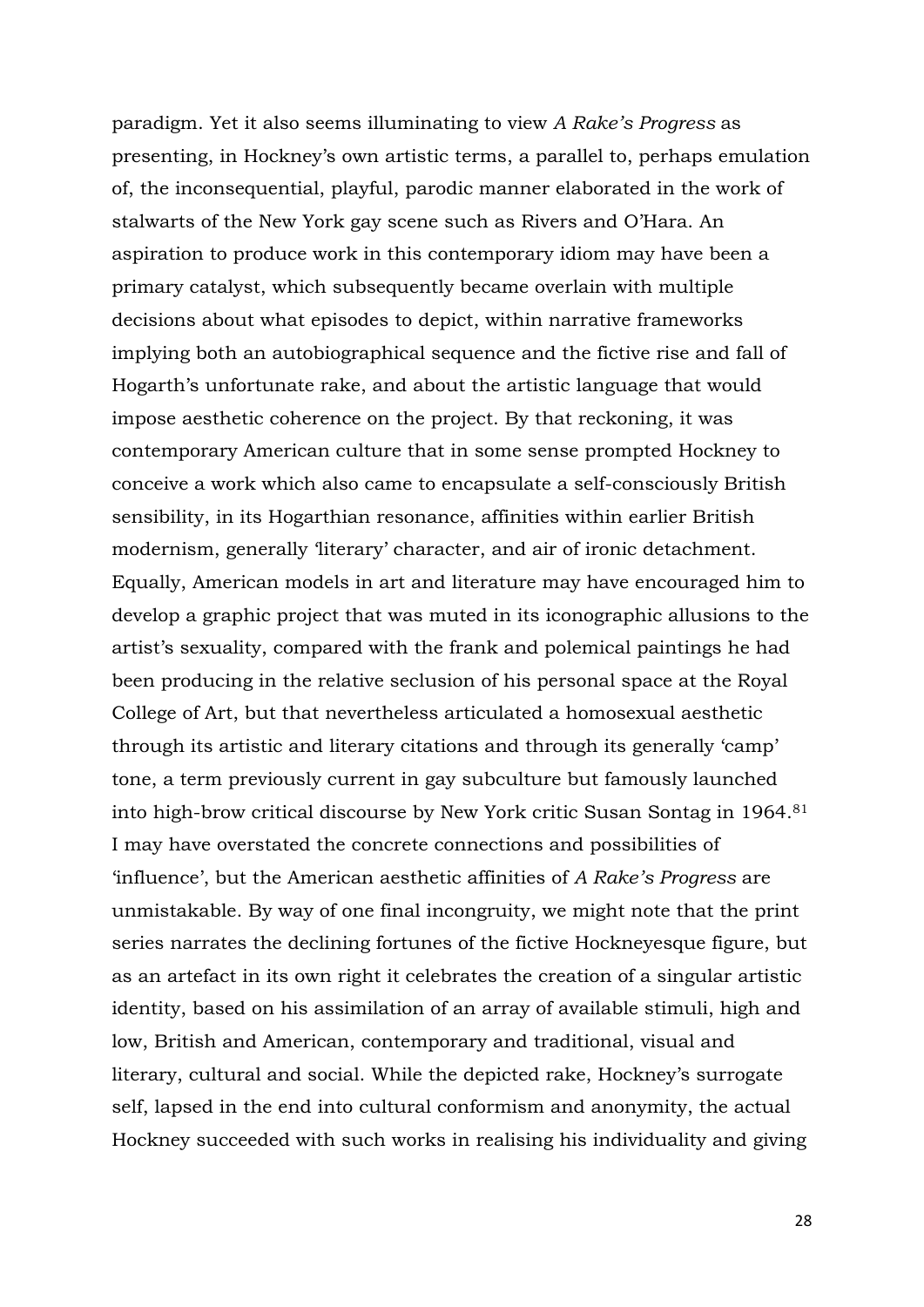expression to a distinctive voice on the newly transatlantic art scene of the 1960s.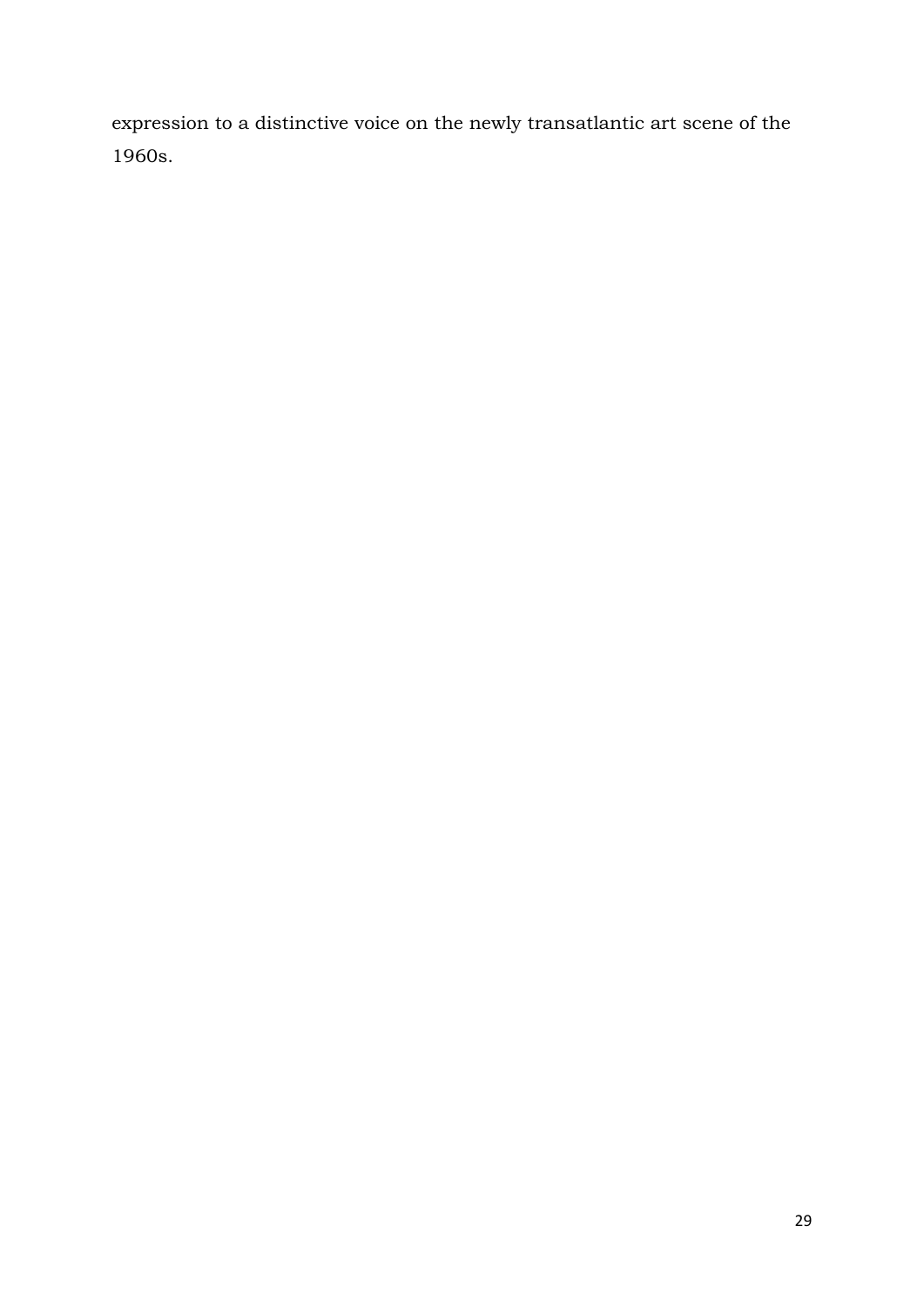<sup>1</sup> In its final form the work bears the title 'A Rake's Progress. A graphic tale comprising sixteen etchings 1961–1963'. It was printed by C. H. Welch, London, and published by Editions Alecto, in association with the Royal College of Art, in December 1963.

 $\overline{a}$ 

<sup>2</sup> For an overview, see Malcolm Bradbury, *Dangerous Pilgrimages: Transatlantic Mythologies and the Novel,* Harmondsworth 1996, esp. Chapter Ten.

<sup>3</sup> [http://www.malcolmbradbury.com/fiction\\_stepping\\_westw](http://www.malcolmbradbury.com/fiction_stepping_west)ard.html

<sup>4</sup> Nikos Stangos (ed), *David Hockney by David Hockney*, London 1975, p. 65.

<sup>5</sup> For a notable precursor to Hockney's project, see Cecil Beaton, *Cecil Beaton's New York,* London 1938, a descriptive account, also featuring sketches and photographs, providing 'a catalogue of impressions, mostly visual, of a place I know little about' (p. vii); Donald Albrecht, *Cecil Beaton: The New York Years*, New York 2011.

<sup>6</sup> See *Billy Apple: British and American Works 1960-69,* exhibition catalogue, Mayor Gallery, London, 2010.

<sup>7</sup> 'America', *Ark*, no. 32, Royal College of Art, London, 1962, pp. 25-33; Alex Seago, *Burning the Box of Beautiful Things*, Oxford 1995, pp. 194-5.

<sup>8</sup> Interview with the artist, cited in Jonathan Weinberg, 'A Rake Progresses: David Hockney and Late Modernist Painting', in his *Ambition and Love in Modern American Art*, New Haven and London 2001, p. 156.

<sup>9</sup> Stangos, *David Hockney by David Hockney*, p. 65.

<sup>10</sup> Gavin Butt, 'How New York queered the idea of modern art', in Paul Wood (ed), *Varieties of Modernism*, New Haven and London 2004, p. 318.

<sup>11</sup> Stangos, *David Hockney by David Hockney*, p. 65.

<sup>12</sup> Christopher Sykes, *Hockney: The Biography*, London 2013, p. 95. <sup>13</sup> Ibid, pp. 95-96.

<sup>14</sup> Amacker was sufficiently recognised to be included, alongside now more illustrious figures, in the 1967 show *Homage to Marilyn Monroe* at the Sidney Janis Gallery, New York.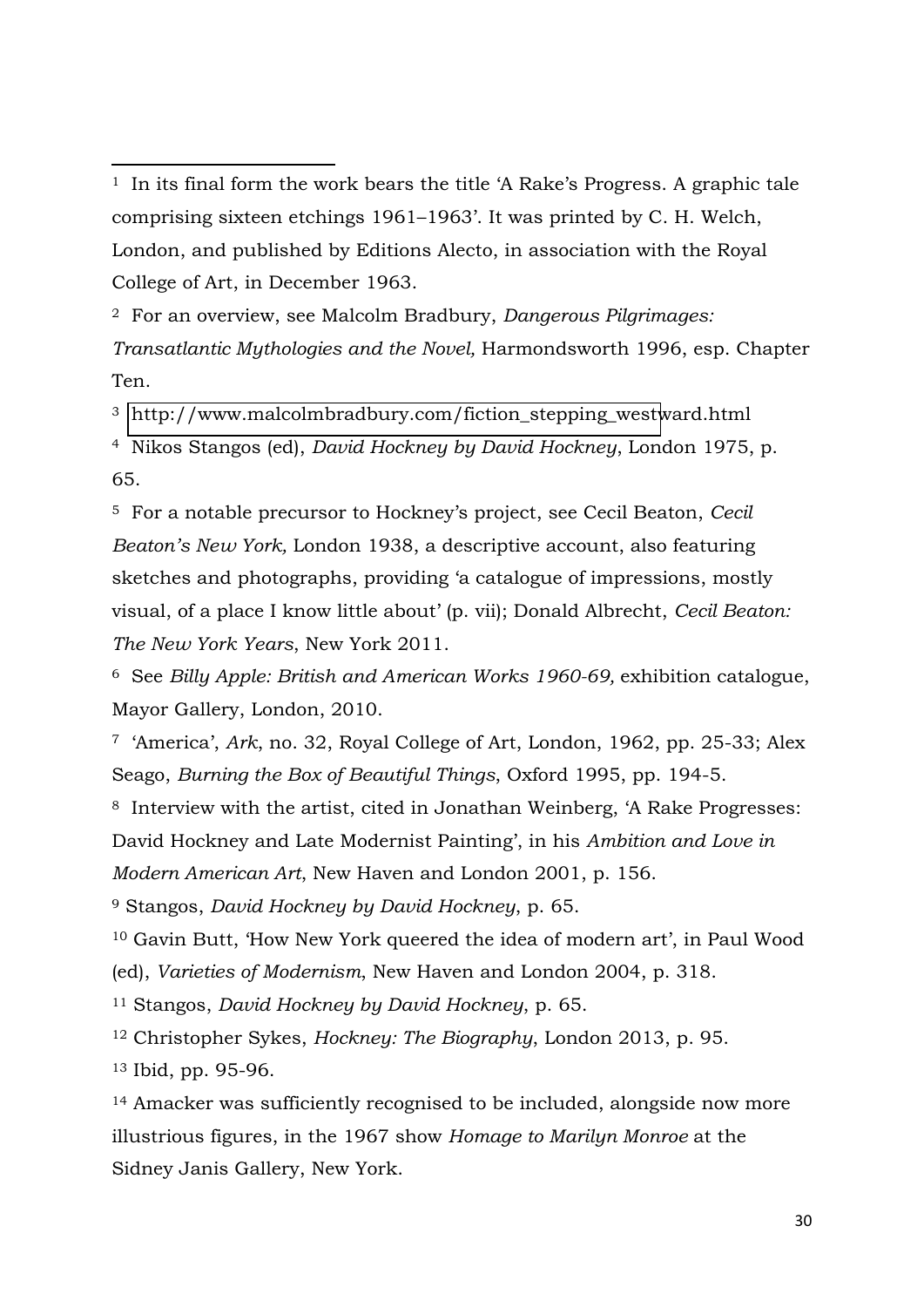<sup>15</sup> Sykes, *Hockney*, p. 97-8.

 $\overline{a}$ 

<sup>16</sup> Stangos, *David Hockney by David Hockney*, p. 65.

<sup>17</sup> David Hockney, letter to R.B. Kitaj, n.d. ('Monday'), Kitaj Papers (box 59,

folder 16), Special Collections, UCLA, Los Angeles.

<sup>18</sup> David Hockney, letter to John Kasmin, n.d., Kasmin Papers (2001.M.1,

Box 24, f.9), Getty Research Institute, Los Angeles.

<sup>19</sup> During the 1950s there was widespread interest in gay circles in Whitman as gay forbear: see Gavin Butt, *Between You and Me*, Durham and London,

2005, pp. 57-9, and Michael Davidson, *Guys Like Us: Citing Masculinity in Cold War Poetics*, Chicago 2004, Chapter 4.

<sup>20</sup> Stangos, *David Hockney by David Hockney*, p. 65.

<sup>21</sup> Ian Macdonald, *Revolution in the Head: The Beatles' Records and the Sixties*, London 2008, pp. 46-7.

<sup>22</sup> Collection Walker Art Gallery, Liverpool.

<sup>23</sup> Sykes, *Hockney*, p. 97.

<sup>24</sup> Deborah Wye, *Artists & Prints: Masterworks from the Museum of Modern Art*, New York 2004, p. 23. Other key players in the current resurgence of the print included Tamararind in Los Angeles, and Alecto Editions in New York, both founded in 1960; see also Tessa Sidey, *Editions Alecto*, London 2003.

<sup>25</sup> Collection Museum of Modern Art, New York: see

[http://www.moma.org/collection/artist.php?artist\\_id=12764](http://www.moma.org/collection/artist.php?artist_id=12764) 

<sup>26</sup> Reproduced in Ulrich Luckhardt and Paul Melia (eds), *David Hockney: A* 

*Drawing Retrospective*, London 1995, plate 13.

<sup>27</sup> Jack Kerouac, *Lonesome Traveller*, New York 1960.

<sup>28</sup> B.H. Friedman (ed), *School of New York: Some Younger Artists*, London, New York 1959, pp. 60-5.

<sup>29</sup> See Russell Ferguson, *In Memory of My Feelings: Frank O'Hara and American Art*, Berkeley, Ca., London, 1999, pp 50-59.

<sup>30</sup> Illustrated in Stangos, *David Hockney by David Hockney*, p. 47.

<sup>31</sup> For Hockney's recollections of his immersion in poetry at this time, see Ibid, pp. 62-4.

32 Ibid, p. 41.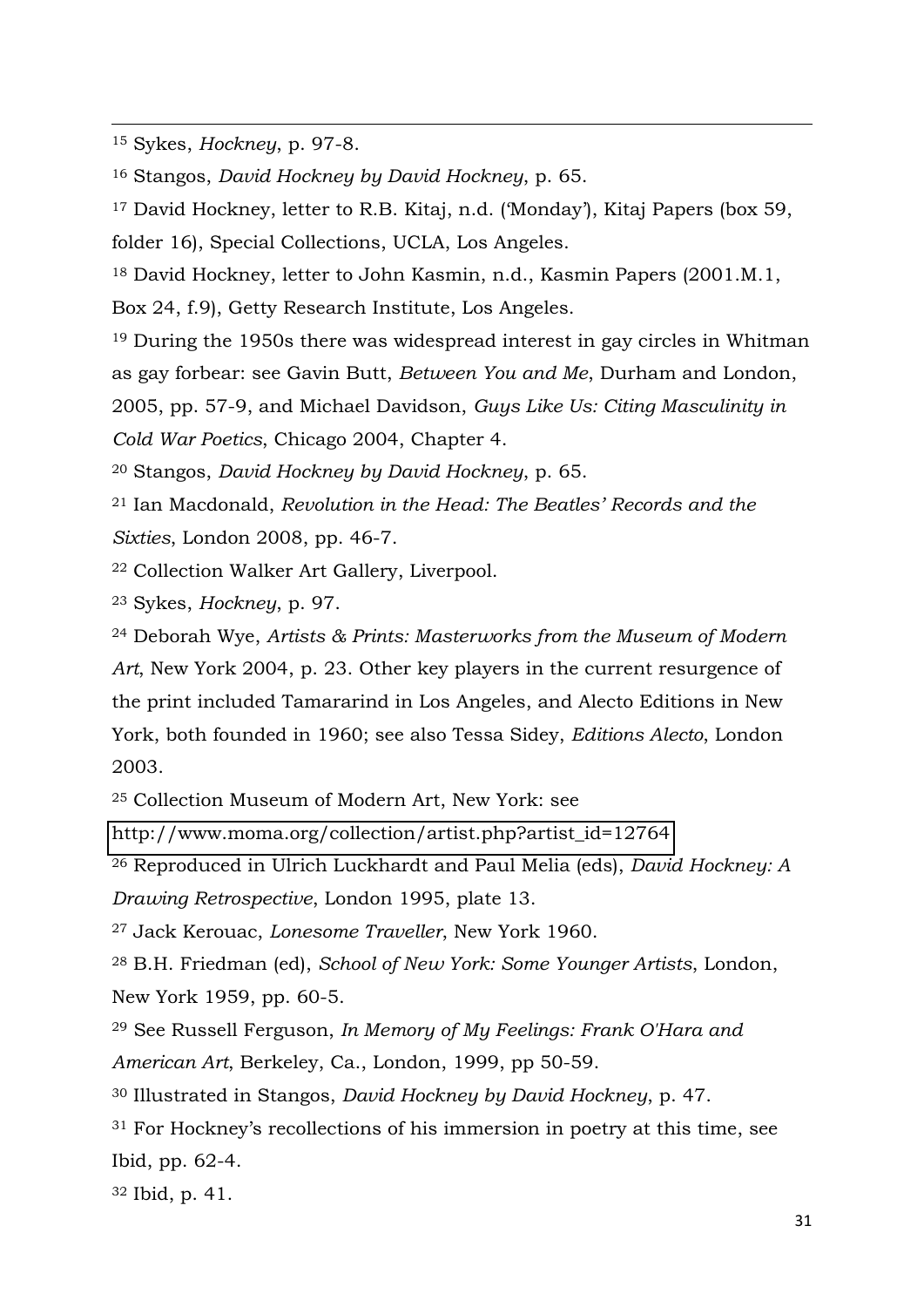<sup>33</sup> Donald Allen (ed.), *The New American Poetry*, Berkeley, Los Angeles, London 1999, reprinting the 1960 original; on the literary reception and impact of the volume, see Ben Hickman, 'A Big Kiss for Mother England': The New American Poetry in Britain, in John Woznicki (ed.), *The New American Poetr*y*: 50 Years On*, Bethlehem, Pa, 2013.

<sup>34</sup> Sykes, *Hockney*, pp. 95-96.

 $\overline{a}$ 

35 John Rechy, 'A Quarter Ahead', *Evergreen Review*, Vol. 5, No 18, July-August 1961, pp. 14-30.

<sup>36</sup> Ibid, pp. 97-101; reprinted in Frank O'Hara, *Art Chronicles 1954-1966*, New York 1975, pp. 92-98.

<sup>37</sup> Donald Allen (ed), *The Collected Poems of Frank O'Hara*, New York 1972, pp. 367 and 548.

<sup>38</sup> Unfortunately for my argument, this particular poem seems not to have been published during O'Hara's lifetime. 'At the Old Place' was written in July 1955 and first published in *New York Poetry*, November 1969; see Allen, *The Collected Poems of Frank O'Hara*, pp. 223 and 535.

<sup>39</sup> See O'Hara, *Art Chronicles*; and Chapter 3 ('Poet among Painters') in Marjorie Perloff, *Frank O'Hara: Poet Among Painters*, Chicago 1998 edition. <sup>40</sup> On the currency and importance of gossip within the gay sub-culture, and its role as art-historical evidence, see Butt, *Between You and Me.*

<sup>41</sup> Chris Stephens, 'Image in Revolt', in Paul Gorman (ed), *Derek Boshier: Rethink/Re-entry*, London 2015, p. 38.

<sup>42</sup> Ibid, pp. 41-51, for a discussion of Boshier's intellectual points of reference.

<sup>43</sup> Reproduced Ibid, p. 7.

<sup>44</sup> The 1959 version of Rivers' *The Last Civil War Veteran* is in the collection of the Museum of Modern Art, and was reproduced in B.H. Friedman (ed.), *School of New York: Some Younger Artists*, New York 1959. The 1961 version is in the collection of the Fine Arts Museums of San Francisco de Young Museum.

<sup>45</sup> For a summary account, see Mark Hallett and Christine Riding (eds), *Hogarth*, London 2007, 86-93.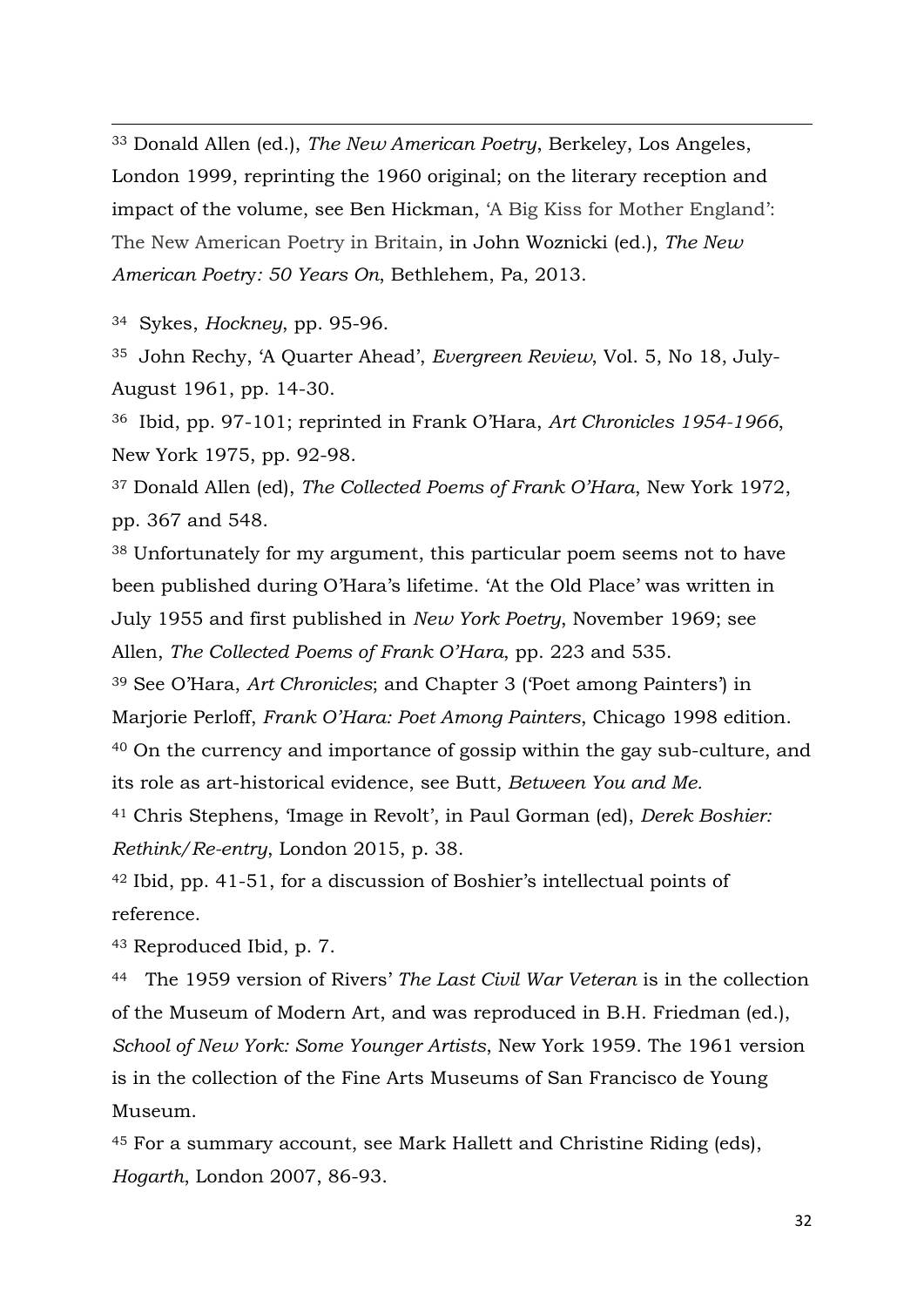<sup>46</sup> Stangos, *David Hockney by David Hockney*, p. 91.

<sup>47</sup> Philip Webb, *Portrait of David Hockney*, London 1988, p. 43.

<sup>48</sup> For an account of British cultural patriotism between the wars, see Alexandra Harris, *Romantic Moderns*, London 2010. The approach here to Hockney reflects the stance in my contribution to 'There's No Such Thing as British Art: Conversation Piece Coordinated by Richard Johns' (2015): *http://www.britishartstudies.ac.uk/index/article-*

*index/conversation/issue/issue-1*

<sup>49</sup> The Tate collection website includes a complete set of reproductions.

50 http://www.tate.org.uk/art/artworks/hockney-1-the-arrival-

p07029/text-catalogue-entry

<sup>51</sup> Ibid.

 $\overline{a}$ 

<sup>52</sup> See Richard Lloyd, *Hockney Printmaker*, London 2014, p. 55 (reproducing three proofs of earlier, rejected designs).

53 http://www.tate.org.uk/art/artworks/hockney-1-the-arrival-

p07029/text-catalogue-entry

<sup>54</sup> Andrew Brighton, 'Introduction', *David Hockney prints 1954-77*, exhibition catalogue, The Midland Group and the Scottish Arts Council: 1979, n.p.

<sup>55</sup> Weinberg, 'A Rake Progresses', p. 142.

<sup>56</sup> Gorman, *Derek Boshier*, p. 37.

<sup>57</sup> Mario Amaya, *Pop as Art*, London 1965, p. 118.

<sup>58</sup> Lloyd, *Hockney Printmaker*, p. 55 (fig 16).

<sup>59</sup> See Pope-Hennessy, *Fra Angelico*, London 1952, plate 9 (a detail of 'The Expulsion of Adam and Eve' from the Cortona *Annunciation*.

60 http://www.tate.org.uk/art/artworks/hockney-6a-the-wallet-begins-toempty-p07040/text-catalogue-entry

<sup>61</sup> Ibid

<sup>62</sup> The visit evidently took place in December 1964. For this information I am grateful to Tom Bromwell, Phd candidate in the History of Art department, University of York.

<sup>63</sup> Eric Newton, *Christopher Wood*, London 1959, p. 39, indicating that the work was owned by the actor John Gielgud, well-known at the time as a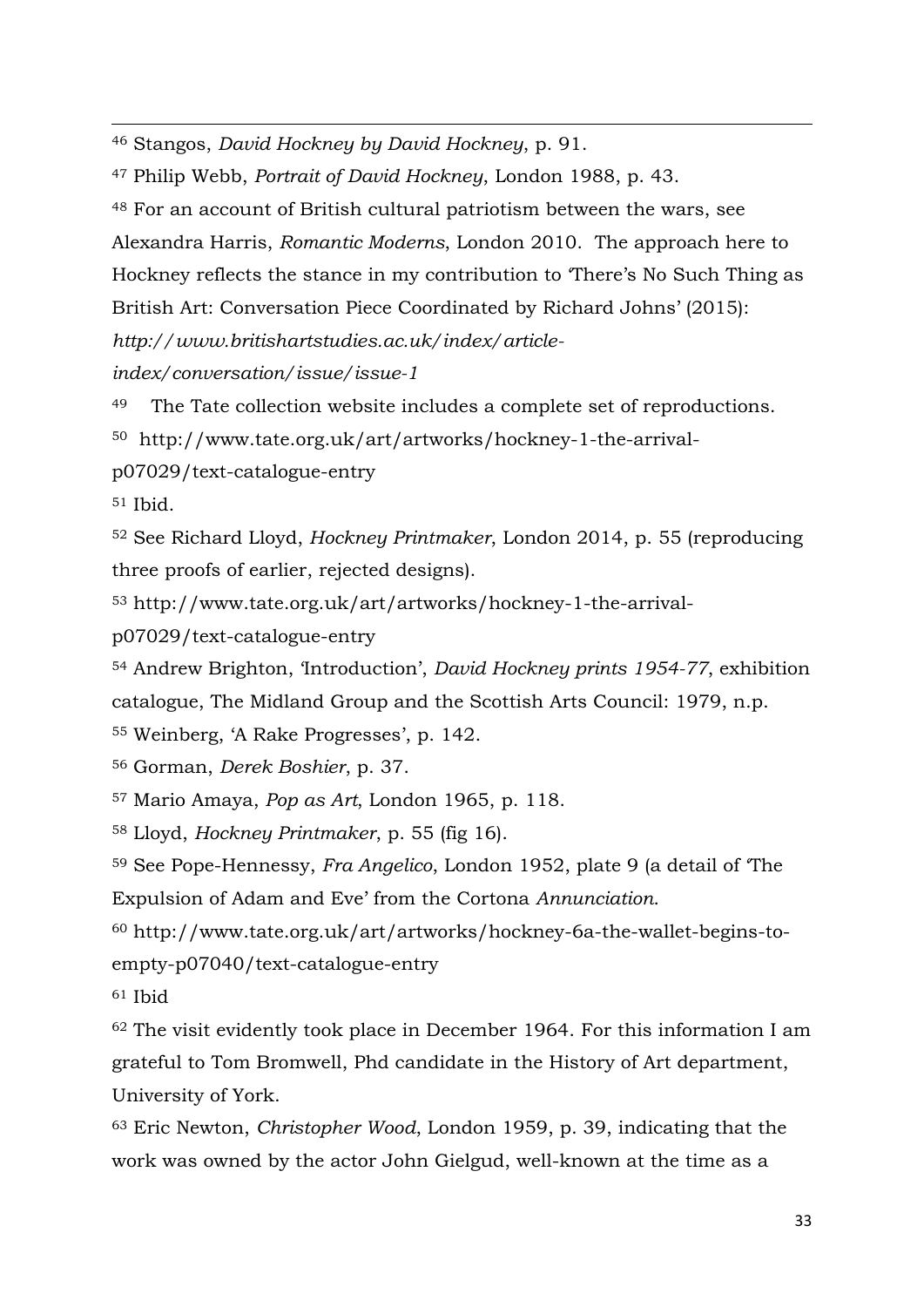homosexual (now collection of the Scottish National Gallery of Modern Art, Edinburgh).

64 http://www.tate.org.uk/art/artworks/hockney-1-the-arrival-

p07029/text-catalogue-entry

<sup>65</sup> Sykes, *Hockney*, p. 98.

<sup>66</sup> http://www.metromag.co.nz/culture/art-design/the-immortal-artist/

<sup>67</sup> Sykes, *Hockney*, p. 98.

<sup>68</sup> Ibid, p. 97.

 $\overline{a}$ 

<sup>69</sup> Stangos, *David Hockney by David Hockney*, p. 65.

<sup>70</sup> Hockney must be referring here to a group show, opening 19 September, at which Oldenbourg showed alongside Jean Follett, Charles Ginnever, Lucas Samaras and Mark di Suvero: see Achim Hochdörfer and Barbara Schröder, *Claes Oldenbourg: The Sixties*, Munich, London, New York 2012, p. 303. For general background, see Eric La Prade, *Breaking Through: Richard Bellamy and the Green Gallery 1960-1965: Twenty-Three interviews*, New York 2010. The character of the New York art world in 1961, still dominated by Abstract Expressionism, is evoked in Fred McDarrah, *The Artist's World in Pictures*, New York 1961.

<sup>71</sup> Keith Waterhouse, *Billy Liar*, London 1959.

72 http://www.tate.org.uk/art/artworks/hockney-6-death-in-harlemp07039/text-catalogue-entry

<sup>73</sup> Beaton, *Cecil Beaton's New York*, p. 178. The photographer and source are not identified in the acknowledgements list (p. vi), suggesting perhaps that Beaton encountered Van der Zee in Harlem, took his portrait (p. 170), but subsequently forgot his name. The work of the 'Harlem photographer' is discussed admiringly (pp. 178-9). In relation to Beaton's book, one might also speculate that the image of the monumental interior of 'Radio City Music Hall' (p.192) fed into Hockney's 'The Wallet Begins to Empty'.

<sup>74</sup> Ibid, pp. 167 and 174-179.

<sup>75</sup> Perloff, *Frank O'Hara*, p. xxxiii.

<sup>76</sup> Allen, *The New American Poetry,* pp. 419-20.

<sup>77</sup> Cited in Perloff, *Frank O'Hara*, p. 27.

78 Allen, *The New American Poetry*, p. 264-5.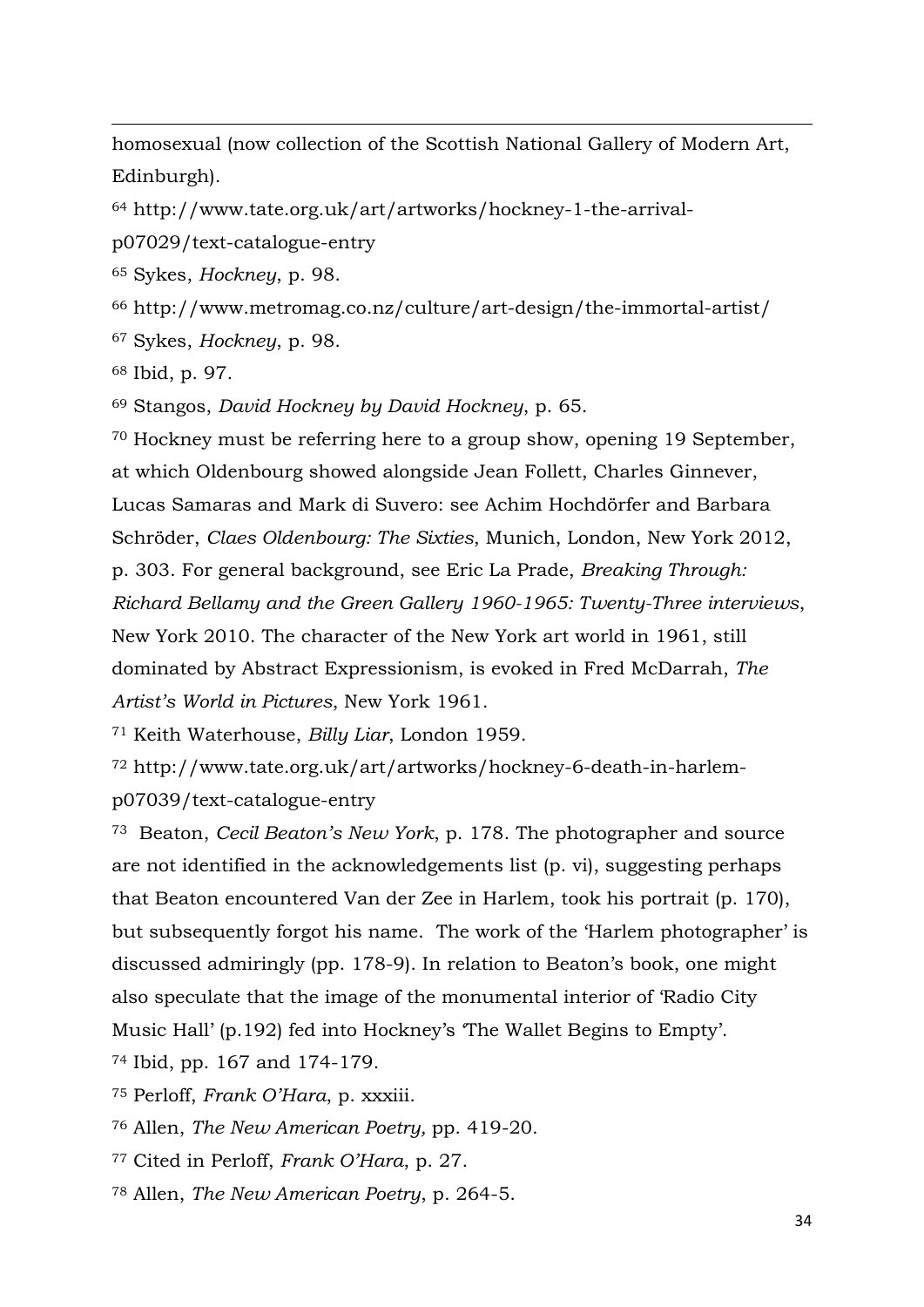<sup>79</sup> Perloff, *Frank O'Hara*, pp. 26-7.

 $\overline{a}$ 

<sup>80</sup> James Breslin, *From Modern to Contemporary: American Poetry 1945- 1965*, Chicago 1984, p. 231.

<sup>81</sup> Susan Sontag, 'Notes on Camp', *Partisan Review*, vol. 31, no. 4, Fall 1964, pp. 515-530.

*Martin Hammer is Professor of Art History at the University of Kent and since 2016 Head of the School of Arts* 

Tate papers no 27, Spring 2017 @ Martin Hammer

*Image captions* 

Fig.1 David Hockney *My Bonnie Lies over the Ocean* 1961–2 Tate @ David Hockney

Fig.2 Frank O'Hara and Larry Rivers 'Melancholy Breakfast', from *Stones* 1958 (published 1960) Tate

Fig.3 William Hogarth 'The Young Heir taking Possession', from *A Rake's Progress* (plate 1) 1735 Tate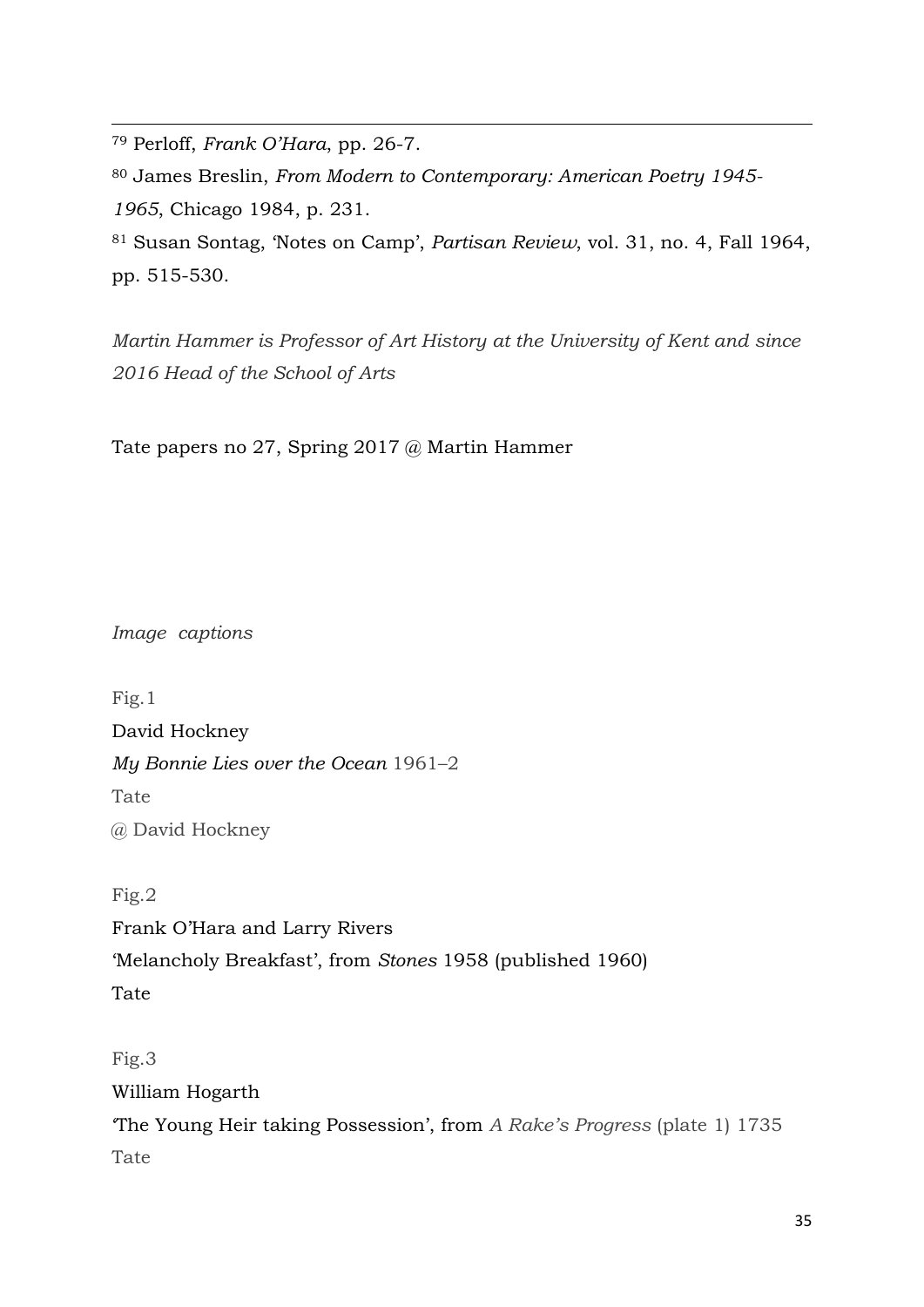Fig 4 David Hockney '1. The Arrival', from *A Rake's Progress* 1961-3 Tate @ David Hockney

 $\overline{a}$ 

Fig.5 '1a. Receiving the Inheritance', from *A Rake's Progress* 1961-3 1961-3 Tate @ David Hockney

Fig.6 William Hogarth 'Scene in a Madhouse', from *A Rake's Progress* (plate 8) 1735–63 Tate

Fig.7 David Hockney '8a. Bedlam', from *A Rake's Progress* 1961-3 Tate @ David Hockney

Fig.8 Cecil Beaton, *Cecil Beaton's New York,* London 1938, p.178.

Fig.9 David Hockney '6. Death in Harlem', from *A Rake's Progress* 1961-3 Tate @ David Hockney

List of image sources and copyright holders